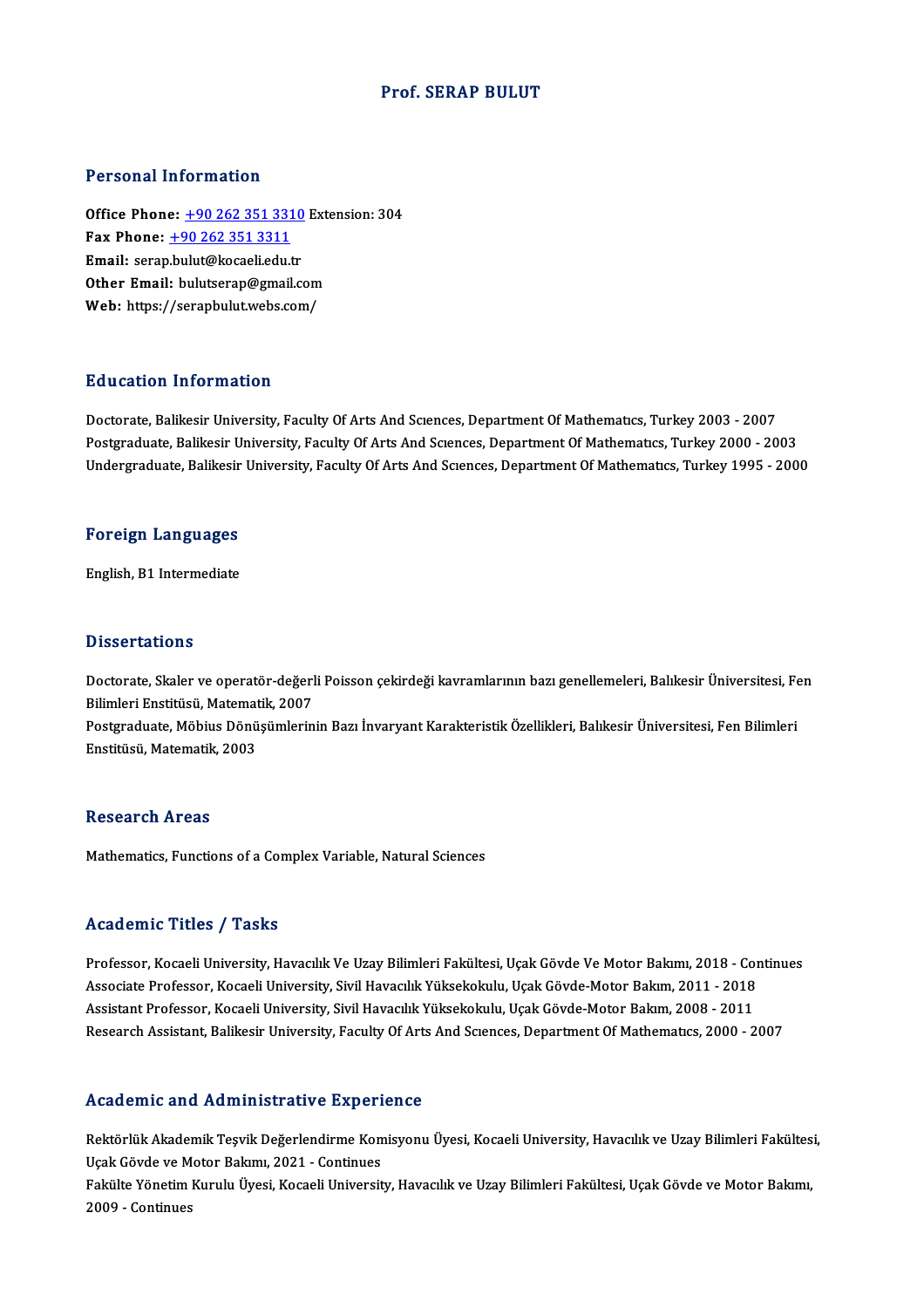Fakülte Kurulu Üyesi, Kocaeli University, Havacılık ve Uzay Bilimleri Fakültesi, Uçak Gövde ve Motor Bakımı, 2009 -<br>Centinues Fakülte Ku<br>Continues<br>Kosaeli Ün Fakülte Kurulu Üyesi, Kocaeli University, Havacılık ve Uzay Bilimleri Fakültesi, Uçak Gövde ve Motor Bakımı, 20<br>Continues<br>Kocaeli Üniversitesi, Havacılık ve Uzay Bilimleri Fakültesi, Uçak Gövde-Motor Bakım Bölümü, 2009 - C

Continues<br>Kocaeli Üniversitesi, Havacılık ve Uzay Bilimleri Fakültesi, Uçak Gövde-Motor Bakım Bölümü, 2009 - Continues<br>Bölüm Akademik Teşvik Değerlendirme Komisyonu Başkanı, Kocaeli University, Havacılık ve Uzay Bilimleri Kocaeli Üniversitesi, Havacılık ve Uzay Bilin<br>Bölüm Akademik Teşvik Değerlendirme Ko<br>Uçak Gövde ve Motor Bakımı, 2015 - 2021 Uçak Gövde ve Motor Bakımı, 2015 - 2021<br>Courses

Uygulamalı Matematik, Doctorate İleri Matematik, Postgraduate Uygulamalı Matematik, Doctorate<br>İleri Matematik, Postgraduate<br>Diferansiyel Denklemler, Undergraduate<br>Diferansiyel Denklemler, Undergraduate Diferansiyel Denklemler, Undergraduate<br>Matematik 1, Undergraduate Diferansiyel Denklemler, Und<br>Diferansiyel Denklemler, Und<br>Matematik 1, Undergraduate<br><sup>Heri</sup> Diferansiyal Denklemler İleri Diferansiyel Denklemler, Undergraduate

#### **Jury Memberships**

**Jury Memberships<br>Appointment Academic Staff, Appointment Academic Staff, Kocaeli Üniversitesi, June, 2020<br>Appointment Academic Staff, Appointment Academic Staff, Kocaeli Üniversitesi, April, 2020** Appointment Academic Staff, Appointment Academic Staff, Kocaeli Üniversitesi, June, 2020<br>Appointment Academic Staff, Appointment Academic Staff, Kocaeli Üniversitesi, April, 2020<br>Assesiste Brefessor Fram, Assesiste Prefess Appointment Academic Staff, Appointment Academic Staff, Kocaeli Üniversitesi, June, 20<br>Appointment Academic Staff, Appointment Academic Staff, Kocaeli Üniversitesi, April, 2<br>Associate Professor Exam, Associate Professor Ex Appointment Academic Staff, Appointment Academic Staff, Kocaeli Üniversitesi, April, 2020<br>Associate Professor Exam, Associate Professor Exam, Kocaeli University, March, 2020<br>Appointment Academic Staff, Appointment Academic Associate Professor Exam, Associate Professor Exam, Kocaeli University, March, 2020<br>Appointment Academic Staff, Appointment Academic Staff, Kocaeli Üniversitesi, February, 201<br>Appointment Academic Staff, Appointment Academ Appointment Academic Staff, Appointment Academic Staff, Kocaeli Üniversitesi, Febr<br>Appointment Academic Staff, Appointment Academic Staff, Kocaeli Üniversitesi, Marc<br>Doctoral Examination, Doctoral Examination, Bursa Uludağ

# Doctoral Examination, Doctoral Examination, Bursa Ultidag Universitesi, June, 2011<br>Articles Published in Journals That Entered SCI, SSCI and AHCI Indexes

rticles Published in Journals That Entered SCI, SSCI and AHC<br>I. Coefficient estimates for Libera type bi-close-to-convex functions<br>PULUTS I. Coefficient estimates for Libera type bi-close-to-convex functions<br>BULUT S. Coefficient estimates for Libera type bi-close-to-convex functions<br>BULUT S.<br>MATHEMATICA SLOVACA, vol.71, no.6, pp.1401-1410, 2021 (Journal Indexed in SCI)<br>EEKETE SZECO PROPLEM EOR STARLIKE EUNCTIONS CONNECTED WITH L

II. FEKETE-SZEGO PROBLEM FOR STARLIKE FUNCTIONS CONNECTED WITH k-FIBONACCI NUMBERS<br>BULUT S. MATHEM<br>F<mark>EKETE-</mark><br>BULUT S.<br>MATHEM FEKETE-SZEGO PROBLEM FOR STARLIKE FUNCTIONS CONNECTED WITH<br>BULUT S.<br>MATHEMATICA SLOVACA, vol.71, no.4, pp.823-830, 2021 (Journal Indexed in SCI)<br>Some special families of belomernhis and Salasean tupe bi univelant fun

- III. Some special families of holomorphic and Salagean type bi-univalent functions associated with<br>Horadam polynomials involving a modified sigmoid activation function MATHEMATICA SLOVACA, vol.71, no.4, pp.823-830, 2021 (Journal Indexed in SCI<br>Some special families of holomorphic and Salagean type bi-univalent fu<br>Horadam polynomials involving a modified sigmoid activation function<br>Sygmy Swamy S.R., BULUT S., Sailaja Y. HACETTEPE JOURNAL OF MATHEMATICS AND STATISTICS, vol.50, no.3, pp.710-720, 2021 (Journal Indexed in SCI)
- Swamy S. R. , BULUT S., Sailaja Y.<br>HACETTEPE JOURNAL OF MATHEMATICS AND STATISTICS, vol.50, no.3, pp.710-720, 2021 (Journal Indexed in SC<br>IV. MAJORIZATION RESULTS FOR A GENERAL SUBCLASS OF MEROMORPHIC MULTIVALENT FUNCTIONS BULUTS.,AdeganiE.A. ,BulboacaT. MAJORIZATION RESULTS FOR A GENERAL SUBCLASS OF MEROMORPHIC MULTIVALENT FUNCTI<br>BULUT S., Adegani E. A. , Bulboaca T.<br>UNIVERSITY POLITEHNICA OF BUCHAREST SCIENTIFIC BULLETIN-SERIES A-APPLIED MATHEMATICS AND<br>BUYSICS xpl 83, n UNIVERSITY POLITEHNICA OF BUCHAREST SCIENTIFIC BULLETIN-SERIES A-APPLIED MATHEMATICS AND<br>PHYSICS, vol.83, no.2, pp.121-128, 2021 (Journal Indexed in SCI) UNIVERSITY POLITEHNICA OF BUCHAREST SCIENTIFIC BULLETIN-SERIES A-APPLIED MATHEMATICS<br>PHYSICS, vol.83, no.2, pp.121-128, 2021 (Journal Indexed in SCI)<br>V. Subordination Implications and Coefficient Estimates for Subclasses o
- PHYSICS, vol.83, no.2, pp.121-128, 2021 (Journal Subordination Implications and Coefficientle Cho N. E. , Ebadian A., BULUT S., Adegani E. A. Subordination Implications and Coefficient Estimate<br>Cho N. E. , Ebadian A., BULUT S., Adegani E. A.<br>MATHEMATICS, vol.8, no.7, 2020 (Journal Indexed in SCI)<br>Podii problems for some classes of anglytic function Cho N. E. , Ebadian A., BULUT S., Adegani E. A.<br>MATHEMATICS, vol.8, no.7, 2020 (Journal Indexed in SCI)<br>VI. Radii problems for some classes of analytic functions associated with Legendre polynomials of odd<br>degree
- MATHEN<br><mark>Radii p</mark>i<br>degree<br><sup>Ehadian</sup> Radii problems for some classes of analytic function<br>degree<br>Ebadian A., Cho N. E. , Adegani E. A. , Bulut S., Bulboaca T.<br>JOURNAL OF INFOUALITIES AND APRLICATIONS, vol.202 degree<br>Ebadian A., Cho N. E. , Adegani E. A. , Bulut S., Bulboaca T.<br>JOURNAL OF INEQUALITIES AND APPLICATIONS, vol.2020, 2020 (Journal Indexed in SCI)<br>Comprehensive subslasses of apalytic functions and coefficient bounds.

Ebadian A., Cho N. E. , Adegani E. A. , Bulut S., Bulboaca T.<br>JOURNAL OF INEQUALITIES AND APPLICATIONS, vol.2020, 2020 (Journal Indexe<br>VII. Comprehensive subclasses of analytic functions and coefficient bounds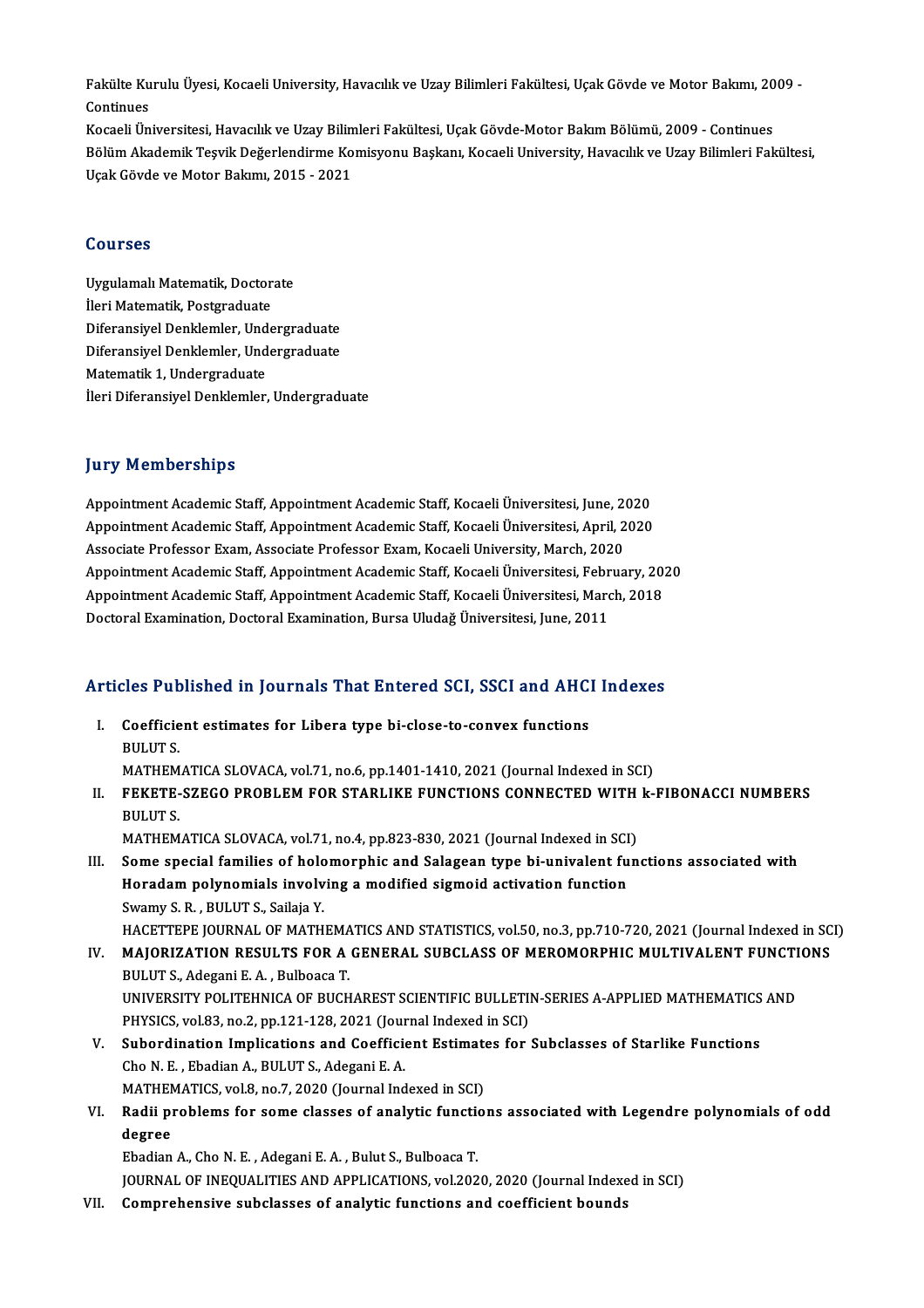BULUTS. BULUT S.<br>AIMS MATHEMATICS, vol.5, no.5, pp.4260-4268, 2020 (Journal Indexed in SCI)<br>The Sesend Hankel Determinent Preblem for a Glass of Bi Glase to Go VIII. The Second Hankel Determinant Problem for a Class of Bi-Close-to-Convex Functions<br>Cho N. E. . Adegani E. A. . Bulut S.. Motamednezhad A. AIMS MATHEMATICS, vol.5, no.5, pp.4260-4268, 2020<br>The Second Hankel Determinant Problem for a<br>Cho N. E. , Adegani E. A. , Bulut S., Motamednezhad A.<br>MATHEMATICS, vol.7, 2019 (Journal Indoved in SCD) The Second Hankel Determinant Problem for a<br>Cho N. E. , Adegani E. A. , Bulut S., Motamednezhad A.<br>MATHEMATICS, vol.7, 2019 (Journal Indexed in SCI)<br>The Badius of Starlikeness, Convexity and Unif Cho N. E. , Adegani E. A. , Bulut S., Motamednezhad A.<br>MATHEMATICS, vol.7, 2019 (Journal Indexed in SCI)<br>IX. The Radius of Starlikeness, Convexity and Uniform Convexity of the Legendre Polynomials of Odd<br>Degree MATHEN<br>The Rac<br>Degree<br><sup>Pulut S</sup> The Radius of !<br>Degree<br>Bulut S., Engel O.<br>PESIII TS IN MAT Degree<br>Bulut S., Engel O.<br>RESULTS IN MATHEMATICS, vol.74, 2019 (Journal Indexed in SCI)<br>A now general subglass of analytis bi univalent functions. Bulut S., Engel O.<br>RESULTS IN MATHEMATICS, vol.74, 2019 (Journal Indexed in SCI<br>X. A new general subclass of analytic bi-univalent functions<br>Rulut S RESULT<br>**A** new <sub>{</sub><br>Bulut S. TURKISH JOURNAL OF MATHEMATICS, vol.43, pp.1330-1338, 2019 (Journal Indexed in SCI) XI. UPPER BOUND OF SECOND HANKEL DETERMINANT FOR k-BI-SUBORDINATE FUNCTIONS Motamednezhad A., Bulut S., Adegani E. UPPER BOUND OF SECOND HANKEL DETERMINANT FOR k-BI-SUBORDINATE FUNCTIONS<br>Motamednezhad A., Bulut S., Adegani E.<br>UNIVERSITY POLITEHNICA OF BUCHAREST SCIENTIFIC BULLETIN-SERIES A-APPLIED MATHEMATICS AND<br>BHYSICS xpl 81 np 31 4 Motamednezhad A., Bulut S., Adegani E.<br>UNIVERSITY POLITEHNICA OF BUCHAREST SCIENTIFIC B<br>PHYSICS, vol.81, pp.31-42, 2019 (Journal Indexed in SCI)<br>A new comprehensive subelass of analytis bi-sleas XII. A new comprehensive subclass of analytic bi-close-to-convex functions<br>Bulut S. PHYSICS, vol.81, pp.31-42, 2019 (Journal Indexed in SCI) A new comprehensive subclass of analytic bi-close-to-convex functions<br>Bulut S.<br>TURKISH JOURNAL OF MATHEMATICS, vol.43, pp.1414-1424, 2019 (Journal Indexed in SCI)<br>Coefficient estimates for a subgless of analytic bi-univela XIII. Coefficient estimates for a subclass of analytic bi-univalent functions<br>Adegani E., Bulut S., Zireh A. TURKISH JOURNAL OF MATI<br>Coefficient estimates for<br>Adegani E., Bulut S., Zireh A.<br>Bulletin Of The Kerean Math Bulletin Of The Korean Mathematical Society, vol.55, no.2, pp.405-413, 2018 (Journal Indexed in SCI Expanded) Adegani E., Bulut S., Zireh A.<br>Bulletin Of The Korean Mathematical Society, vol.55, no.2, pp.405-413, 2018 (Journal Indexed in SCI Expa<br>XIV. Coefficient estimates for a class of analytic bi-univalent functions related Bulletin Of<br>Coefficien<br>functions<br>Pulut S Coeffic<br>functio<br>Bulut S.<br>Miskels functions<br>Bulut S.<br>Miskolc Mathematical Notes, vol.19, no.1, pp.149-156, 2018 (Journal Indexed in SCI Expanded)<br>A note on the coefficient estimates of bi-sless to senvey functions. Bulut S.<br>Miskolc Mathematical Notes, vol.19, no.1, pp.149-156, 2018 (Journal Indexe<br>XV. A note on the coefficient estimates of bi-close-to-convex functions<br>Wang Z. G., Bulut S. Miskolc Mathematic:<br>**A note on the coe**<br>Wang Z. G. , Bulut S.<br>COMPTES RENDUS I A note on the coefficient estimates of bi-close-to-convex functions<br>Wang Z. G. , Bulut S.<br>COMPTES RENDUS MATHEMATIQUE, vol.355, pp.876-880, 2017 (Journal Indexed in SCI)<br>Coefficient Bounds for Certain Subelesses of Close T XVI. Coefficient Bounds for Certain Subclasses of Close-To-Convex Functions of Complex Order COMPTI<br>Coeffic<br>Bulut S.<br>EU OMA Coefficient Bounds for Certain Subclasses of Close-To-C<br>Bulut S.<br>FILOMAT, vol.31, pp.6401-6408, 2017 (Journal Indexed in SCI)<br>Feber Belunemial Ceefficient Estimates for a Comprehen Bulut S.<br>FILOMAT, vol.31, pp.6401-6408, 2017 (Journal Indexed in SCI)<br>XVII. Faber Polynomial Coefficient Estimates for a Comprehensive Subclass of Analytic Bi-Univalent<br>Functions Defined by Suberdination FILOMAT, vol.31, pp.6401-6408, 2017 (Jo<br>Faber Polynomial Coefficient Estimat<br>Functions Defined by Subordination<br><sup>7inch A</sup>. Adegan E.A., Bulut S Faber Polynomial Coefficier<br>Functions Defined by Subor<br>Zireh A., Adeganı E. A. , Bulut S.<br>PULLETIN OF THE PELCIAN M Functions Defined by Subordination<br>Zireh A., Adeganı E. A. , Bulut S.<br>BULLETIN OF THE BELGIAN MATHEMATICAL SOCIETY-SIMON STEVIN, vol.23, pp.487-504, 2016 (Journal Indexed<br>in SCI) Zireh A., Adeganı E. A., Bulut S. BULLETIN OF THE BELGIAN MATHEMATICAL SOCIETY-SIMON STEVIN, vol.23, pp.487-504,<br>in SCI)<br>XVIII. Coefficient bounds for certain subclasses of analytic functions of complex order<br>Pulut S in SCI)<br>Coeffic<br>Bulut S.<br>HACETT Bulut S.<br>HACETTEPE JOURNAL OF MATHEMATICS AND STATISTICS, vol.45, pp.1015-1022, 2016 (Journal Indexed in SCI) Bulut S.<br>HACETTEPE JOURNAL OF MATHEMATICS AND STATISTICS, vol.45, pp.1015-1022, 2016 (Journal In<br>XIX. Faber polynomial coefficient estimates for a subclass of analytic bi univalent functions<br>Rulyt S HACETT<br>Faber<br>Bulut S.<br><sup>Eilemet</sup> Faber polynomial coefficient estimates for a subclass of analytic bi <mark>u</mark><br>Bulut S.<br>Filomat, vol.30, no.6, pp.1567-1575, 2016 (Journal Indexed in SCI Expanded)<br>COEEEICIENT ESTIMATES FOR A NEW SUBCLASS OF ANALYTIC AND Bulut S.<br>Filomat, vol.30, no.6, pp.1567-1575, 2016 (Journal Indexed in SCI Expanded)<br>XX. COEFFICIENT ESTIMATES FOR A NEW SUBCLASS OF ANALYTIC AND BI-UNIVALENT FUNCTIONS<br>DEEINED BY CONVOLUTION Filomat, vol.30, no.6, pp.1567-1575, 2016 (Journal Indexed in SCI Expanded)<br>COEFFICIENT ESTIMATES FOR A NEW SUBCLASS OF ANALYTIC AND<br>DEFINED BY CONVOLUTION<br>Bulut S. COEFFI<br>DEFINI<br>Bulut S.<br>MISKOL DEFINED BY CONVOLUTION<br>Bulut S.<br>MISKOLC MATHEMATICAL NOTES, vol.17, pp.101-110, 2016 (Journal Indexed in SCI)<br>Coefficient estimates for general subglasses of m fold summatric englutis bi Bulut S.<br>MISKOLC MATHEMATICAL NOTES, vol.17, pp.101-110, 2016 (Journal Indexed in SCI)<br>XXI. Coefficient estimates for general subclasses of m-fold symmetric analytic bi-univalent functions<br>Rulyt S MISKOL<br><mark>Coeffic</mark><br>Bulut S.<br>TUPKIS! Coefficient estimates for general subclasses of m-fold symmetric analytic bi-univa<br>Bulut S.<br>TURKISH JOURNAL OF MATHEMATICS, vol.40, pp.1386-1397, 2016 (Journal Indexed in SCI)<br>Feber polynomial secfficient estimates for ser Bulut S.<br>TURKISH JOURNAL OF MATHEMATICS, vol.40, pp.1386-1397, 2016 (Journal Indexed in SCI)<br>XXII. Faber polynomial coefficient estimates for certain subclasses of meromorphic bi-univalent functions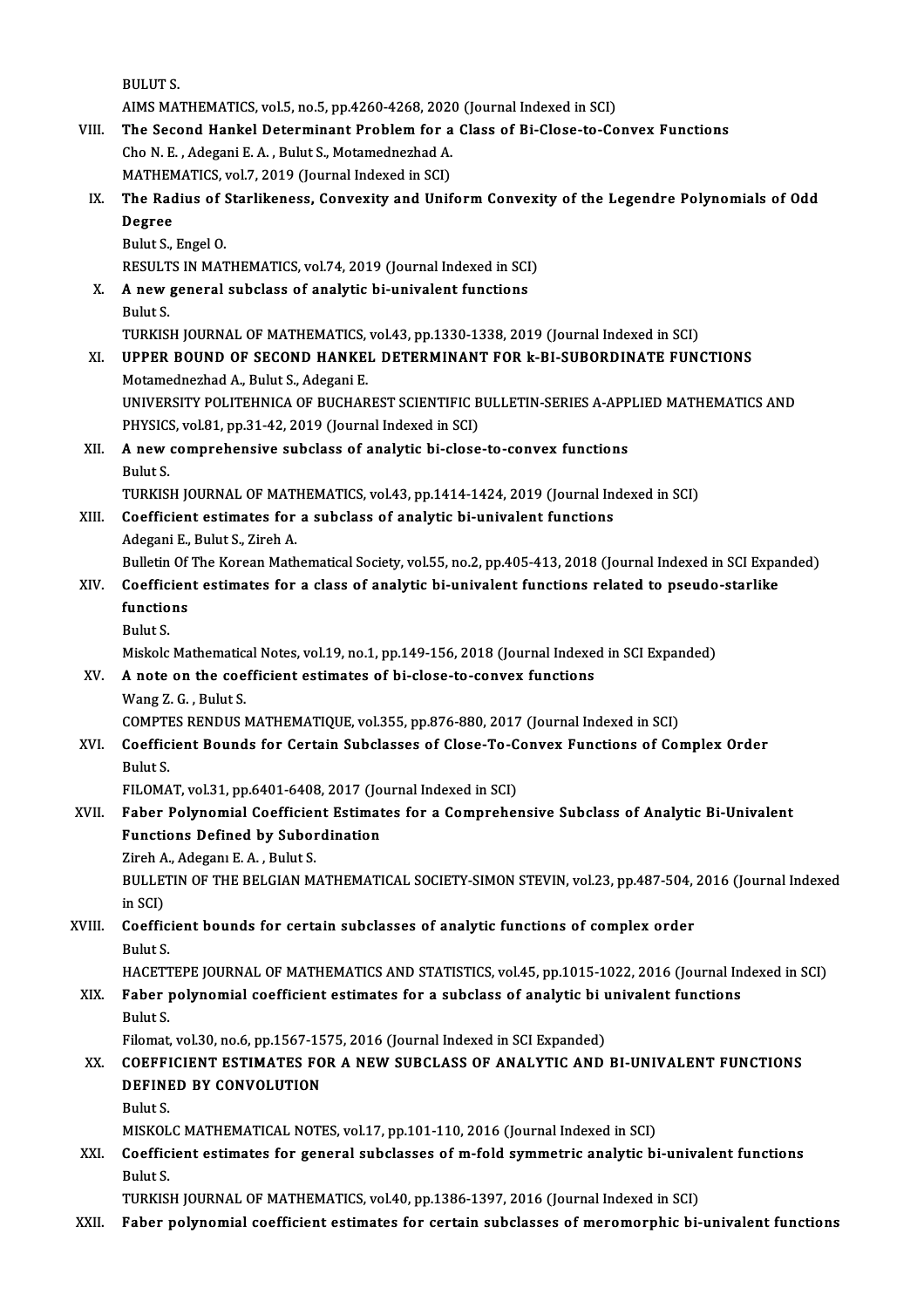|         | Bulut S., Magesh N., Balajı V.                                                                                 |
|---------|----------------------------------------------------------------------------------------------------------------|
|         | COMPTES RENDUS MATHEMATIQUE, vol.353, pp.113-116, 2015 (Journal Indexed in SCI)                                |
| XXIII.  | Faber polynomial coefficient estimates for a comprehensive subclass of analytic bi-univalent                   |
|         | functions                                                                                                      |
|         | Bulut S.                                                                                                       |
|         | COMPTES RENDUS MATHEMATIQUE, vol.352, pp.479-484, 2014 (Journal Indexed in SCI)                                |
| XXIV.   | Coefficient Estimates for Initial Taylor-Maclaurin Coefficients for a Subclass of Analytic and Bi-             |
|         | Univalent Functions Defined by Al-Oboudi Differential Operator                                                 |
|         | Bulut S.                                                                                                       |
|         | SCIENTIFIC WORLD JOURNAL, 2013 (Journal Indexed in SCI)                                                        |
| XXV.    | Coefficient Estimates for a General Subclass of Analytic and Bi-Univalent Functions                            |
|         | Srivastava H. M., Bulut S., Caglar M., Yagmur N.<br>FILOMAT, vol.27, pp.831-842, 2013 (Journal Indexed in SCI) |
| XXVI.   | Coefficient Estimates for New Subclasses of Analytic and Bi-Univalent Functions Defined by Al-                 |
|         | Oboudi Differential Operator                                                                                   |
|         | Bulut S.                                                                                                       |
|         | JOURNAL OF FUNCTION SPACES AND APPLICATIONS, 2013 (Journal Indexed in SCI)                                     |
| XXVII.  | Neighborhood properties of certain classes of multivalently analytic functions associated with the             |
|         | convolution structure                                                                                          |
|         | Srivastava H, Bulut S                                                                                          |
|         | APPLIED MATHEMATICS AND COMPUTATION, vol.218, pp.6511-6518, 2012 (Journal Indexed in SCI)                      |
| XXVIII. | A New General Integral Operator Defined by Al-Oboudi Differential Operator                                     |
|         | Bulut S.                                                                                                       |
|         | JOURNAL OF INEQUALITIES AND APPLICATIONS, 2009 (Journal Indexed in SCI)                                        |
| XXIX.   | The generalization of the generalized Al Oboudi differential operator                                          |
|         | Bulut S.                                                                                                       |
|         | Applied Mathematics And Computation, vol.215, no.4, pp.1448-1455, 2009 (Journal Indexed in SCI Expanded)       |
| XXX.    | Univalence preserving integral operators defined by generalized Al-Oboudi differential operators               |
|         | <b>Bulut S</b>                                                                                                 |
|         | ANALELE STIINTIFICE ALE UNIVERSITATII OVIDIUS CONSTANTA-SERIA MATEMATICA, vol.17, pp.37-50, 2009               |
|         | (Journal Indexed in SCI)                                                                                       |
| XXXI.   | A New Subclass of Analytic Functions Defined by Generalized Ruscheweyh Differential Operator                   |
|         | Bulut S.                                                                                                       |
|         | JOURNAL OF INEQUALITIES AND APPLICATIONS, 2008 (Journal Indexed in SCI)                                        |
| XXXII.  | Sufficient conditions for univalence of an integral operator defined by Al-Oboudi differential                 |
|         | operator<br>Bulut S.                                                                                           |
|         | JOURNAL OF INEQUALITIES AND APPLICATIONS, 2008 (Journal Indexed in SCI)                                        |
| XXXIII. | A new characterization of Mobius transformations by the use of Apollonius points of (2n-1)-gons                |
|         | Bulut S., Ozgur N.                                                                                             |
|         | ACTA MATHEMATICA SINICA-ENGLISH SERIES, vol.21, pp.667-672, 2005 (Journal Indexed in SCI)                      |
|         |                                                                                                                |

#### Articles Published in Other Journals

Tticles Published in Other Journals<br>I. COEFFICIENT ESTIMATES FOR FUNCTIONS ASSOCIATED WITH VERTICAL STRIP DOMAIN SIGS THE<br>COEFFIC<br>BULUTS. COEFFICIENT ESTIMATES FOR FUNCTIONS ASSOCIATED WITH VERTICAL STRIP DOMAIN<br>BULUT S.<br>COMMUNICATIONS OF THE KOREAN MATHEMATICAL SOCIETY, vol.37, no.2, pp.537-549, 2022 (Journal Indexed in<br>ESCD

BULUT<br>COMM<br>ESCI)<br>On a COMMUNICATIONS OF THE KOREAN MATHEMATICAL SOCIETY, vol.37, no.2, pp.537-549, 2022 (Jo<br>ESCI)<br>II. On a subclass of bi-close-to-convex functions by means of the Gegenbauer polynomial<br>Al America A. C. Bulut S.

ESCI)<br>II. On a subclass of bi-close-to-convex functions by means of the Gegenbauer polynomial<br>Al Amoush A. G. , Bulut S.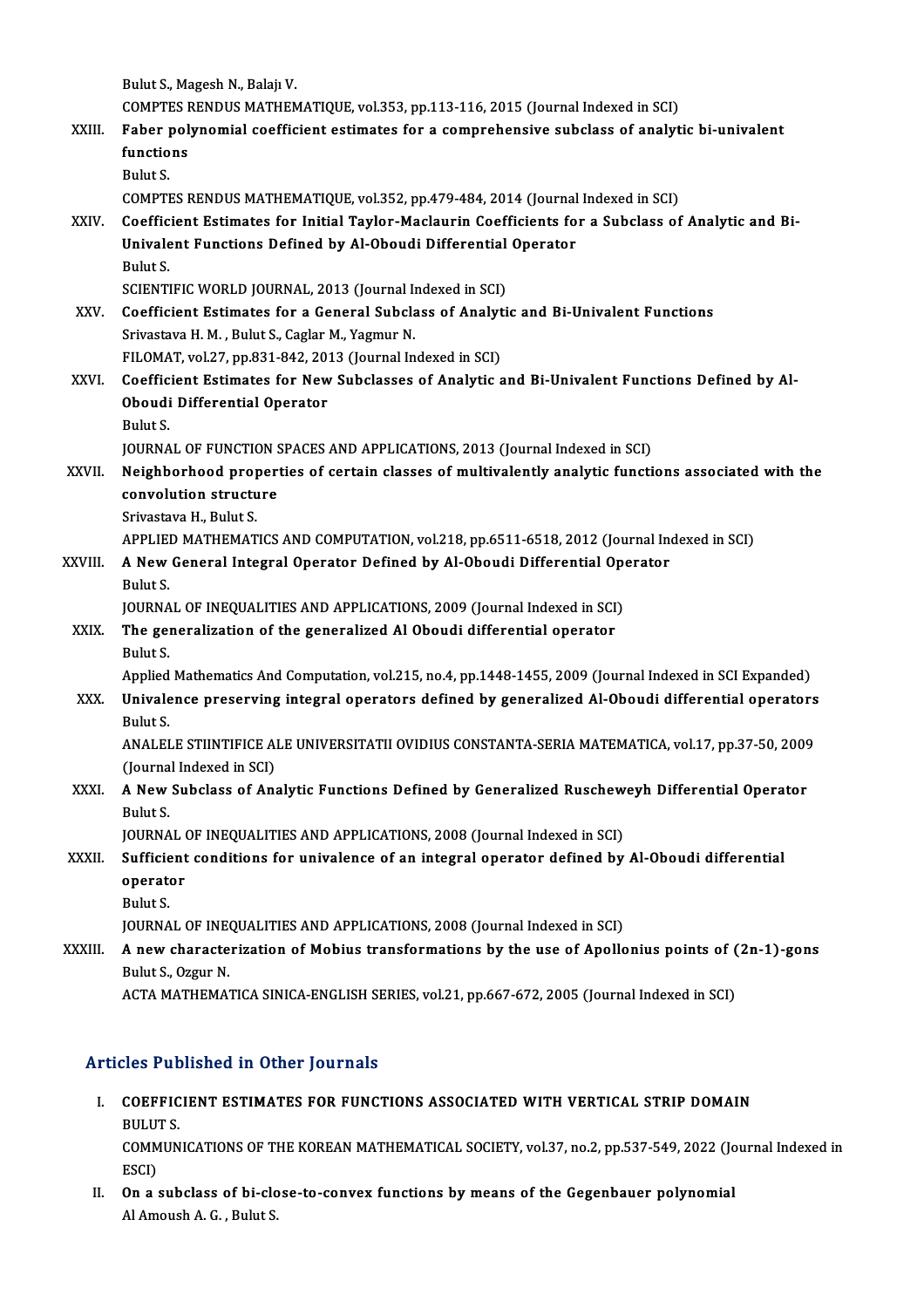Mathematics for Applications, vol.10, no.2, pp.93-101, 2021 (Refereed Journals of Other Institutions)<br>A note on the Libera type menomennhis close to convey functions

III. A note on the Libera type meromorphic close-to-convex functions<br>Bulut S. Mathem<br>**A** note<br>Bulut S.

A note on the Libera type meromorphic close-to-convex functions<br>Bulut S.<br>Turkish Journal of Mathematics and Computer Science, vol.13, no.2, pp.282-286, 2021 (Refereed Journals of Other Bulut S.<br>Turkish Journ<br>Institutions)<br>On the Chol Turkish Journal of Mathematics and Computer Science, vol.13, no.2, pp.282-286, 2021<br>Institutions)<br>IV. On the Chebyshev polynomial bounds for λ-convex and μ-starlike functions<br>Pulut S. Maggeb N. Vamm J

- Institutions)<br>IV. On the Chebyshev polynomial bounds for  $\lambda$ -convex and  $\mu$ -starlike functions<br>Bulut S., Magesh N., Yamını J. On the Chebyshev polynomial bounds for λ-convex and μ-starlike functions<br>Bulut S., Magesh N., Yammı J.<br>Thai Journal of Mathematics, vol.19, no.4, pp.1367-1374, 2021 (Journal Indexed in ESCI)<br>Logarithmia soofficients of st
- V. Logarithmic coefficients of starlike functions connected with k-Fibonacci numbers Thai Jou<br><mark>Logarit</mark><br>Bulut S. Logarithmic coefficients of starlike functions connected with k-Fibonacci numbers<br>Bulut S.<br>Communications, Series A1: Mathematics and Statistics, vol.70, no.2, pp.910-923, 2021 (Journal Indexed in ESCI)<br>Fekste Stesse incou

Bulut S.<br>Communications, Series A1: Mathematics and Statistics, vol.70, no.2, pp.910-923, 2021 (Journal Indexed in ESCI<br>VI. Fekete-Szegö inequality for a subclass of non-Bazilević functions involving Chebyshev polynomial<br>A VI. Fekete-Szegö inequality for a subclass of non-Bazilević functions involving Chebyshev polynomial Al-Khafaji S. N., Bulut S., Juma A. R. S. Fekete-Szegö inequality for a subclass of non-Bazilević functions involving C.<br>Al-Khafaji S. N. , Bulut S., Juma A. R. S.<br>Honam Mathematical Journal, vol.43, no.3, pp.503-511, 2021 (Journal Indexed in ESCI)<br>Comprehensive s

VII. Comprehensive subclass of m-fold symmetric bi-univalent functions defined by subordination<br>Bulut S., Salehian S., Motamednezhad A. Honam Mathematical Journal, vol.43, no<br>Comprehensive subclass of m-fold<br>Bulut S., Salehian S., Motamednezhad A. Comprehensive subclass of m-fold symmetric bi-univalent functions<br>Bulut S., Salehian S., Motamednezhad A.<br>Afrika Matematika, vol.32, no.3, pp.531-541, 2021 (Journal Indexed in ESCI)<br>Coefficient estimates for families of bi

#### Bulut S., Salehian S., Motamednezhad A.<br>Afrika Matematika, vol.32, no.3, pp.531-541, 2021 (Journal Indexed in ESCI)<br>VIII. Coefficient estimates for families of bi-univalent functions defined by Ruscheweyh derivative<br>Approa Afrika Mat<br>Coefficier<br>operator<br><sup>Pubut S. W</sup> Coefficient estimat<br>operator<br>Bulut S., Wanas A. K.<br>Mathamatiaa Marayi operator<br>Bulut S., Wanas A. K.<br>Mathematica Moravica, vol.25, no.1, pp.71-80, 2021 (Refereed Journals of Other Institutions)<br>Applications of Horadam polynomials for a now family of hi univalent functions as

- Bulut S., Wanas A. K.<br>Mathematica Moravica, vol.25, no.1, pp.71-80, 2021 (Refereed Journals of Other Institutions)<br>IX. Applications of Horadam polynomials for a new family of bi-univalent functions associating Bazilevic<br>fu Mathematica Moravica, vol.25, no.1, pp.71-80,<br>Applications of Horadam polynomials for<br>functions with lambda-pseudo functions<br>Wanes A. K., Wang Y., Bulut S. Applications of Horadam p<br>functions with lambda-pset<br>Wanas A. K. , Wang X., Bulut S.<br>Annak of Oradaa University
	-

functions with lambda-pseudo functions<br>Wanas A. K. , Wang X., Bulut S.<br>Annals of Oradea University - Mathematics Fascicola, vol.28, no.1, pp.97-103, 2021 (Refereed Journals of Other **Wanas A. K.,<br>Annals of Oran**<br>Institutions)<br>COEEEICIEN Annals of Oradea University - Mathematics Fascicola, vol.28, no.1, pp.97-103, 2021 (Refereed Journals of Other<br>Institutions)<br>X. COEFFICIENT ESTIMATES FOR A NEW GENERAL SUBCLASS OF ANALYTIC BI-UNIVALENT FUNCTIONS<br>PIU UT S

Institutions)<br>X. COEFFICIENT ESTIMATES FOR A NEW GENERAL SUBCLASS OF ANALYTIC BI-UNIVALENT FUNCTIONS<br>BULUT S.

KOREAN JOURNAL OF MATHEMATICS, vol.29, no.3, pp.519-526, 2021 (Journal Indexed in ESCI)

- XI. COEFFICIENT BOUNDS FOR p-VALENTLY CLOSE-TO-CONVEX FUNCTIONS ASSOCIATED WITH KOREAN JOURNAL OF MATHE<br>COEFFICIENT BOUNDS FOI<br>VERTICAL STRIP DOMAIN<br>PULUTS COEFFIC<br>VERTICA<br>BULUT S.<br>KOREAN VERTICAL STRIP DOMAIN<br>BULUT S.<br>KOREAN JOURNAL OF MATHEMATICS, vol.29, no.2, pp.395-407, 2021 (Journal Indexed in ESCI)<br>Unner hourd of sesend Hankel determinent for his univelant functions with nesnest t
	-

#### BULUT S.<br>KOREAN JOURNAL OF MATHEMATICS, vol.29, no.2, pp.395-407, 2021 (Journal Indexed in ESCI)<br>XII. Upper bound of second Hankel determinant for bi-univalent functions with respect to symmetric<br>conjugate KOREAN JO<br>Upper bou<br>conjugate<br><sup>Pubrt S. Wo</sup> Upper bound of se<br>conjugate<br>Bulut S., Wanas A. K.<br>Conoral Mathematics conjugate<br>Bulut S., Wanas A. K.<br>General Mathematics, vol.28, no.2, pp.67-80, 2020 (Refereed Journals of Other Institutions)

Bulut S., Wanas A. K.<br>General Mathematics, vol.28, no.2, pp.67-80, 2020 (Refereed Journals of Other Institutions)<br>XIII. Certain properties of spiral-like Sakaguchi type functions connected with q-Hypergeometric series<br>Ruly General Mathematics, vol.28, no<br>Certain properties of spiral-<br>Bulut S., Keerthi B. S. , Senthil B.<br>Journal of Classical Analysis vol Certain properties of spiral-like Sakaguchi type functions connected with q-Hypergeomet<br>Bulut S., Keerthi B. S. , Senthil B.<br>Journal of Classical Analysis, vol.16, no.2, pp.101-114, 2020 (Refereed Journals of Other Institu

### Bulut S., Keerthi B. S. , Senthil B.<br>Journal of Classical Analysis, vol.16, no.2, pp.101-114, 2020 (Refereed Journals of Other Institutions)<br>XIV. Fuzzy Differential Subordination Results for Fractional Derivative Assoc Journal of<br><mark>Fuzzy Dif</mark><br>Operator<br><sup>Wongs A L</sub></sup> **Fuzzy Differential<br>Operator<br>Wanas A.K., Bulut S.<br>Journal of Al Oodisive**

Wanas A K, Bulut S

Operator<br>Wanas A. K. , Bulut S.<br>Journal of Al-Qadisiyah for Computer Science and Mathematics, vol.12, no.3, pp.27-36, 2020 (Refereed Journals of<br>Other Institutions) Journal of Al-Qadisiyah for Computer Science and Mathematics, vol.12, no.3, pp.27-36, 2020 (Refereed Jour<br>Other Institutions)<br>XV. On coefficient bounds of some new subfamilies of close-to-convex functions of complex order<br>

#### Other Institutions)<br>On coefficient bounds of some new subfami<br>related to generalized differential operator<br>Pulut S. Hussain M. Chafeart A **On coefficient bounds of son<br>related to generalized differ<br>Bulut S., Hussain M., Ghafoort A.<br>ASIAN EUROPEAN JOURNAL OF** related to generalized differential operator<br>Bulut S., Hussain M., Ghafoort A.<br>ASIAN-EUROPEAN JOURNAL OF MATHEMATICS, vol.13, no.3, 2020 (Journal Indexed in ESCI)

XVI. Coefficient estimates for certain general subclasses of meromorphic bi-univalent functions Bulut S., Magesh N., Sivapalan J.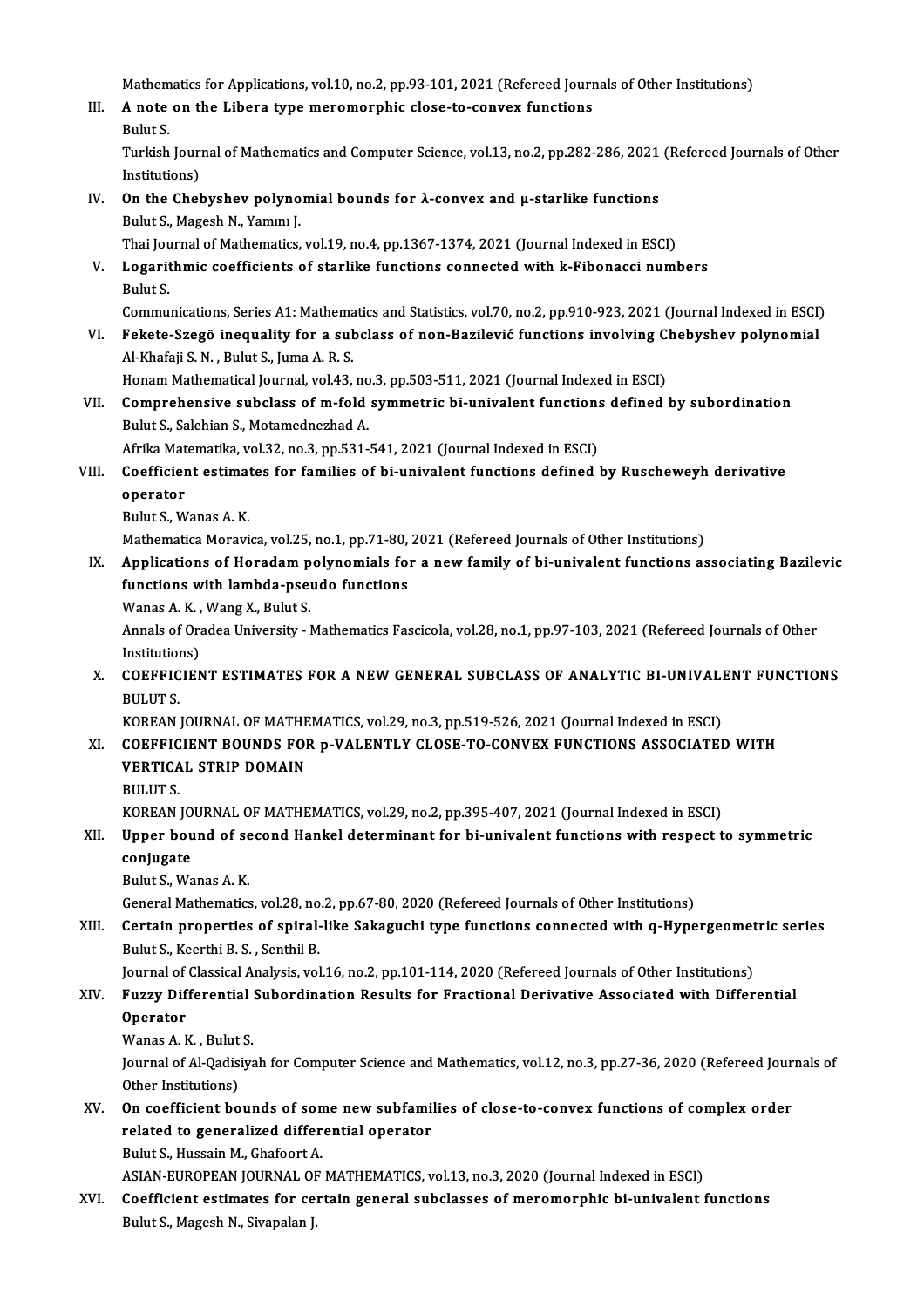Konuralp Journal of Mathematics, vol.8, no.1, pp.14-20, 2020 (Refereed Journals of Other Institutions)<br>COEEEICIENT POUNDS FOR CLOSE TO CONVEY FUNCTIONS ASSOCIATED WITH VERTICAL S

#### Konuralp Journal of Mathematics, vol.8, no.1, pp.14-20, 2020 (Refereed Journals of Other Institutions)<br>XVII. COEFFICIENT BOUNDS FOR CLOSE-TO-CONVEX FUNCTIONS ASSOCIATED WITH VERTICAL STRIP Konuralp<br>COEFFICI<br>DOMAIN<br>PULUTS COEFFICIENT BOUNDS FOR CLOSE-TO-CONVEX FUNCTIONS ASSOCIATED WITH VERTICAL STRIP<br>DOMAIN<br>BULUT S. DOMAIN<br>BULUT S.<br>COMMUNICATIONS OF THE KOREAN MATHEMATICAL SOCIETY, vol.35, no.3, pp.789-797, 2020 (Journal Indexed in<br>ESCD

BULUT<br>COMM<br>ESCI)<br>Cooff COMMUNICATIONS OF THE KOREAN MATHEMATICAL SOCIETY, vol.35, no.3, pp.789-797, 2020 (Jo<br>ESCI)<br>XVIII. Coefficient inequalities for a class of analytic functions associated with conic domains<br>Pulut S. Hussain S. Khan S. Zaisbu

# ESCI)<br>Coefficient inequalities for a class of :<br>Bulut S., Hussain S., Khan S., Zaighum M. A.<br>Electronis Journal of Mathematical Analysi Coefficient inequalities for a class of analytic functions associated with conic domains<br>Bulut S., Hussain S., Khan S., Zaighum M. A.<br>Electronic Journal of Mathematical Analysis and Applications, vol.8, no.1, pp.8-16, 2020

Bulut S., Hussain S.,<br>Electronic Journal<br>Other Institutions)<br>Coefficient estim Electronic Journal of Mathematical Analysis and Applications, vol.8, no.1, pp.8-16, 2020 (Refereed Journals of<br>Other Institutions)<br>XIX. Coefficient estimates for a subclass of meromorphic bi-univalent functions defined by

Other Institutions)<br>Coefficient estimates for a subclass of :<br>Adegani E. A. , Motamednezhad A., BULUT S.<br>STUDIA UNIVERSITATIS RARES ROLVALMA: Coefficient estimates for a subclass of meromorphic bi-univalent functions defined by subordinati<br>Adegani E. A. , Motamednezhad A., BULUT S.<br>STUDIA UNIVERSITATIS BABES-BOLYAI MATHEMATICA, vol.65, no.1, pp.57-66, 2020 (Jour

Adegani E. A. , Motamednezhad A., BULUT S.<br>STUDIA UNIVERSITATIS BABES-BOLYAI MATHEMATICA, vol.65, no.1, pp.57-66, 2020 (Journal Indexed in<br>XX. Second Hankel determinant problem for a certain subclass of analytic bi-univale STUDIA UNIVERS<br>Second Hankel<br>Bulut S., Yavuz T.<br>Turkich Journal o Second Hankel determinant problem for a certain subclass of analytic bi-univalent funct<br>Bulut S., Yavuz T.<br>Turkish Journal of Inequalities, vol.3, no.1, pp.64-72, 2019 (Refereed Journals of Other Institutions)<br>Queei subord

### Bulut S., Yavuz T.<br>Turkish Journal of Inequalities, vol.3, no.1, pp.64-72, 2019 (Refereed Journals of Other Institutions)<br>XXI. Quasi-subordination and coefficient bounds for certain classes of meromorphic functions of comp Turkish<br>Quasi-<br>order<br>Zaved l Quasi-subordination and coeffi<br>order<br>Zayed H. M. , Bulut S., Mostafa A. O.<br>Communisations Fosulty of Science

order<br>Zayed H. M. , Bulut S., Mostafa A. O.<br>Communications Faculty of Sciences University of Ankara Series A1-Mathematics and Statistics, vol.68, no.1,<br>nn 1197 1205, 2019 (Journal Indoved in ESC) Eayed H. M. , Bulut S., Mostafa A. O.<br>Communications Faculty of Sciences University<br>pp.1197-1205, 2019 (Journal Indexed in ESCI)<br>Coefficient estimates for a new subslass o Communications Faculty of Sciences University of Ankara Series A1-Mathematics and Statistics, vol.68, nep.1197-1205, 2019 (Journal Indexed in ESCI)<br>XXII. Coefficient estimates for a new subclass of m-fold symmetric analyti

### pp.1197-1205, 2019 (Journal Indexed in ESCI)<br>Coefficient estimates for a new subclass of m-fold symmetric analytic bi-univalent function<br>Bulut S. Coefficient estimates for a new subclass of m-fold symmetric analytic bi-univalent function<br>Bulut S.<br>Communications Faculty of Sciences University of Ankara Series A1-Mathematics and Statistics, vol.68, no.2,<br>nn 1401 1410

Bulut S.<br>Communications Faculty of Sciences University<br>pp.1401-1410, 2019 (Journal Indexed in ESCI)<br>COEEEICIENT ESTIMATES EOR A NEW SUE Communications Faculty of Sciences University of Ankara Series A1-Mathematics and Statistics, vol.68, no.2,<br>pp.1401-1410, 2019 (Journal Indexed in ESCI)<br>XXIII. COEFFICIENT ESTIMATES FOR A NEW SUBCLASS OF m-FOLD SYMMETRIC A

# pp.1401-1410<br>COEFFICIEN<br>FUNCTIONS COEFFIC<br>FUNCTIC<br>BULUT S.<br>COMMUN

FUNCTIONS<br>BULUT S.<br>COMMUNICATIONS FACULTY OF SCIENCES UNIVERSITY OF ANKARA-SERIES A1 MATHEMATICS AND STATISTICS,<br>VRLÉ<sup>9, no.2, nn.1401,1410,2019 (Journal Indoved in ESC).</sup> BULUT S.<br>COMMUNICATIONS FACULTY OF SCIENCES UNIVERSITY OF<br>vol.68, no.2, pp.1401-1410, 2019 (Journal Indexed in ESCI)<br>Coefficient estimates for a subeless of analytic bi uni COMMUNICATIONS FACULTY OF SCIENCES UNIVERSITY OF ANKARA-SERIES A1 MATHEMATICS AND STATISTICS,<br>vol.68, no.2, pp.1401-1410, 2019 (Journal Indexed in ESCI)<br>XXIV. Coefficient estimates for a subclass of analytic bi-univalent f

#### vol.68, no.2, pp.1401-1410, 2019 (Journal Indexed in ESCI)<br>Coefficient estimates for a subclass of analytic bi-un<br>expansions<br>Bulut S. Coefficient estimates for a subclass of analytic bi-univalent functions by means of Faber polynomial expansions<br>Bulut S.<br>Palestine Journal of Mathematics, vol.7, no.1, pp.53-59, 2018 (Refereed Journals of Other Institutions)<br>Coefficient estimates for a subeless of parabolis bi starlike functions

#### XXV. Coefficient estimates for a subclass of parabolic bi-starlike functions<br>Bulut S. Palestin<br>Coeffic<br>Bulut S.

Afrika Matematika, vol.29, pp.331-338, 2018 (Refereed Journals of Other Institutions)

### Bulut S.<br>Afrika Matematika, vol.29, pp.331-338, 2018 (Refereed Journals of Other Institutions)<br>XXVI. Faber polynomial coefficient estimates for a subclass of analytic bi-univalent functions defined by<br>Carlson Shaffer opera Afrika Matematika, vol.29, pp<br>Faber polynomial coeffici<br>Carlson-Shaffer operator<br>Akharally A. Jamahusham N Faber polynomial coefficient estin<br>Carlson-Shaffer operator<br>Akbarally A., Jamahushaını N., Bulut S.<br>Annak of Oradea University, Mathem

Carlson-Shaffer operator<br>Akbarally A., Jamahushamı N., Bulut S.<br>Annals of Oradea University - Mathematics Fascicola, vol.25, no.2, pp.157-164, 2018 (Refereed Journals of Other Akbarally A.,<br>Annals of Ora<br>Institutions)<br>Chabushay Annals of Oradea University - Mathematics Fascicola, vol.25, no.2, pp.157-164, 2018 (Refereed Journals of Other<br>Institutions)<br>XXVII. Chebyshev polynomial coefficient estimates for a class of analytic bi-univalent functions

### Institutions)<br>Chebyshev polynomial coe<br>pseudo-starlike functions<br>Magash N. Pulut S Chebyshev polyn<br>pseudo-starlike f<br>Magesh N., Bulut S.<br>Afrika Matematika pseudo-starlike functions<br>Magesh N., Bulut S.<br>Afrika Matematika, vol.29, pp.203-209, 2018 (Refereed Journals of Other Institutions)<br>Coefficient estimates for a subglass of analytic bi neeude starlike functions.

Magesh N., Bulut S.<br>Afrika Matematika, vol.29, pp.203-209, 2018 (Refereed Journals of Other Institutions)<br>XXVIII. Coefficient estimates for a subclass of analytic bi-pseudo-starlike functions of Ma-Minda type<br>Rulyt S Afrika M<br>Coeffic<br>Bulut S.<br>Konural Coefficient estimates for a subclass of analytic bi-pseudo-starlike functions of Ma-Minda type<br>Bulut S.<br>Konuralp Journal of Mathematics, vol.6, no.2, pp.306-310, 2018 (Refereed Journals of Other Institutions)<br>Contain subcl

Bulut S.<br>Konuralp Journal of Mathematics, vol.6, no.2, pp.306-310, 2018 (Refereed Journals of Other Institutions)<br>XXIX. Certain subclasses of analytic functions associated with the Chebyshev polynomials

Bulut S., Magesh N., Balajı V. K.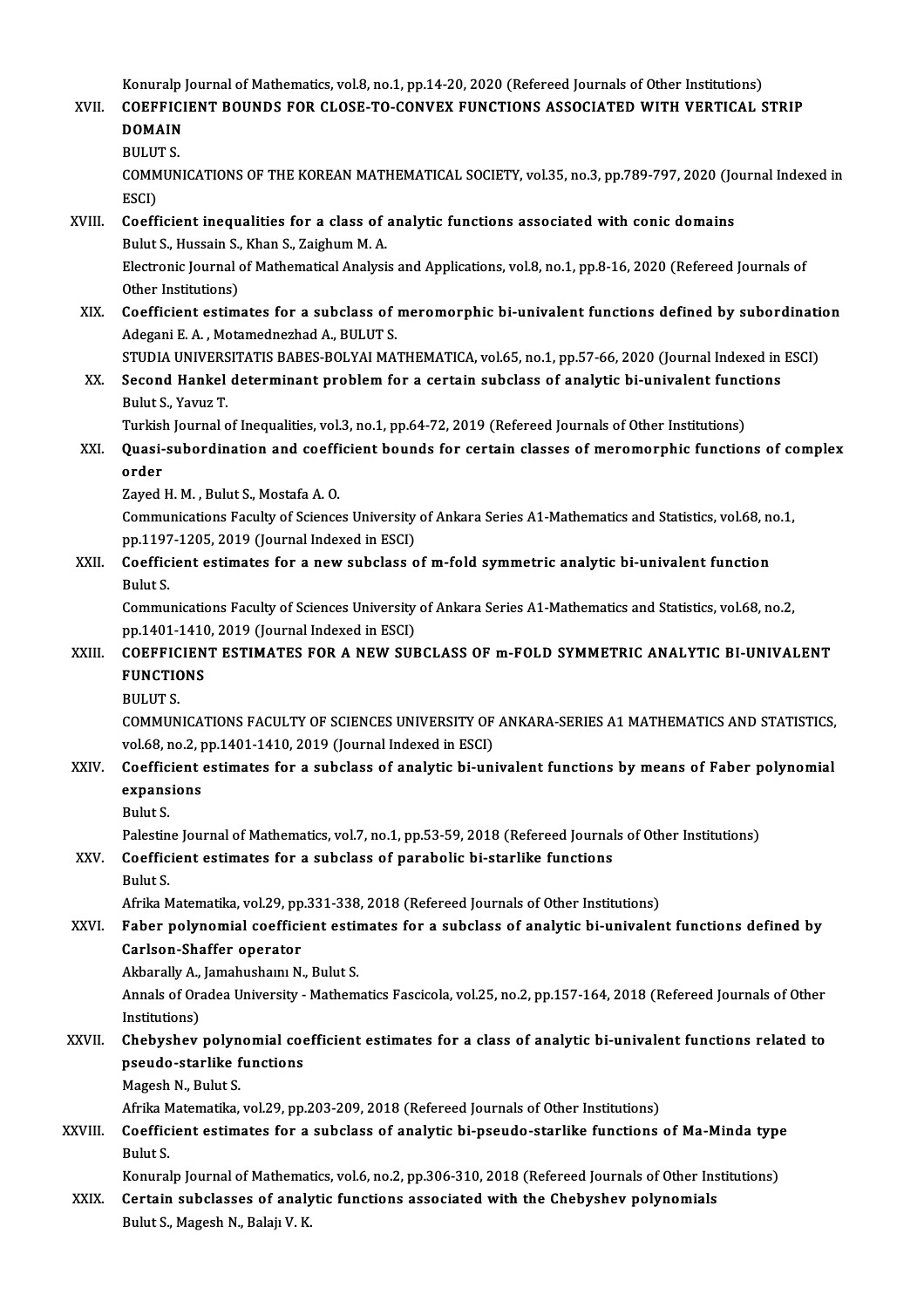Honam Mathematical Journal, vol.40, no.4, pp.611-619, 2018 (Refereed Journals of Other Institutions)<br>Pi Parilavis functions of complex order involving Puschewayh type a difference operator XXX. Bi-Bazilevic functions of complex order involving Ruscheweyh type q-difference operator<br>Murugusundaramoorthy G., Bulut S. Honam Mathematical Journal, vol.40<br>Bi-Bazilevic functions of comple<br>Murugusundaramoorthy G., Bulut S.<br>ANNALES UNIVERSITATIS RAEDACG Bi-Bazilevic functions of complex order involving Ruscheweyh type q-difference operator<br>Murugusundaramoorthy G., Bulut S.<br>ANNALES UNIVERSITATIS PAEDAGOGICAE CRACOVIENSIS-STUDIA MATHEMATICA, vol.17, pp.5-15, 2018 (Journal<br>I Murugusundaran<br>ANNALES UNIVE<br>Indexed in ESCI)<br>EEKETE SZECO ANNALES UNIVERSITATIS PAEDAGOGICAE CRACOVIENSIS-STUDIA MATHEMATICA, vol.17, pp.5-15, 2018 (Journa<br>Indexed in ESCI)<br>XXXI. FEKETE-SZEGO INEQUALITIES FOR A SUBCLASS OF ANALYTIC BI-UNIVALENT FUNCTIONS DEFINED<br>PV SALACEAN OBERA Indexed in ESCI)<br>FEKETE-SZEGO INEQUALIT<br>BY SALAGEAN OPERATOR<br><sup>Pulut S</sup> **FEKETI<br>BY SAL<br>Bulut S.<br>HONAM** BY SALAGEAN OPERATOR<br>Bulut S.<br>HONAM MATHEMATICAL JOURNAL, vol.39, pp.591-601, 2017 (Journal Indexed in ESCI)<br>The Quasi Hadamard Brodust of Cortain Analytis and n Valent Eunstians. Bulut S.<br>HONAM MATHEMATICAL JOURNAL, vol.39, pp.591-601, 2017 (Journal Indexed in I<br>XXXII. The Quasi-Hadamard Product of Certain Analytic and p-Valent Functions HONAM<br>**The Qu**<br>Bulut S.<br>THALLO The Quasi-Hadamard Product of Certain Analytic and p-Valent Functions<br>Bulut S.<br>THAI JOURNAL OF MATHEMATICS, vol.15, pp.777-781, 2017 (Journal Indexed in ESCI)<br>CERTAIN PROPERTIES OF A NEW SURCLASS OF ANALYTIC AND P VALENTLY Bulut S.<br>THAI JOURNAL OF MATHEMATICS, vol.15, pp.777-781, 2017 (Journal Indexed in ESCI)<br>XXXIII. CERTAIN PROPERTIES OF A NEW SUBCLASS OF ANALYTIC AND p-VALENTLY CLOSE-TO-CONVEX<br>EUNCTIONS THAI JOURNA<br>CERTAIN PR<br>FUNCTIONS<br><sup>Pulut S</sup> **CERTA**<br>FUNCT<br>Bulut S.<br>HONAM FUNCTIONS<br>Bulut S.<br>HONAM MATHEMATICAL JOURNAL, vol.39, pp.233-245, 2017 (Journal Indexed in ESCI) Bulut S.<br>HONAM MATHEMATICAL JOURNAL, vol.39, pp.233-245, 2017 (Journal Indexed in ESCI)<br>XXXIV. Initial bounds for analytic and bi-univalent functions by means of Chebyshev polynomials HONAM MATHEMATICAL JOUR<br>Initial bounds for analytic<br>Bulut S., Magesh N., Balajı V. K.<br>Journal of Classisal Analysis va Initial bounds for analytic and bi-univalent functions by means of Chebyshev polynomi<br>Bulut S., Magesh N., Balajı V. K.<br>Journal of Classical Analysis, vol.11, no.1, pp.83-89, 2017 (Refereed Journals of Other Institutions)<br> Bulut S., Magesh N., Balajı V. K.<br>Journal of Classical Analysis, vol.11, no.1, pp.83-89, 2017 (Refereed Journals of Other Institutions)<br>XXXV. Faber polynomial coefficient estimates for a comprehensive subclass of m-fold sy Journal of Classical Analy<br>Faber polynomial coef<br>bi-univalent functions<br><sup>Pulut S</sup> Faber<br>bi-univ<br>Bulut S.<br>Journal bi-univalent functions<br>Bulut S.<br>Journal of Fractional Calculus and Applications, vol.8, no.1, pp.108-117, 2017 (Refereed Journals of Other<br>Institutions) Bulut S.<br>Journal of Fr<br>Institutions)<br>Padii probl Journal of Fractional Calculus and Applications, vol.8, no.1, pp.108-117, 2017 (Refereed Journals of Other<br>Institutions)<br>XXXVI. Radii problems of the certain subclasses of analytic functions with fixed second coefficients<br> Institutions)<br>Radii problems of the certain subclasses of analytic functions with fixed second coefficients<br>Bulut S., Porwal S. Radii problems of the certain subclasses of analytic functions with fixed second coefficients<br>Bulut S., Porwal S.<br>Electronic Journal of Mathematical Analysis and Applications, vol.5, no.1, pp.81-87, 2017 (Refereed Journals Bulut S., Porwal S.<br>Electronic Journal<br>Other Institutions)<br>CERTAIN SUPCLA Electronic Journal of Mathematical Analysis and Applications, vol.5, no.1, pp.81-87, 2017 (Refereed Journals of<br>Other Institutions)<br>XXXVII. CERTAIN SUBCLASSES OF ANALYTIC AND BI-UNIVALENT FUNCTIONS INVOLVING THE q-DERIVATI Other Institut<br>CERTAIN SU<br>OPERATOR<br>Pulut S **CERTA**<br>**OPERA**<br>Bulut S.<br>COMMU OPERATOR<br>Bulut S.<br>COMMUNICATIONS FACULTY OF SCIENCES UNIVERSITY OF ANKARA-SERIES A1 MATHEMATICS AND STATISTICS,<br>vol.66 np.108.114.2017 (Journal Indoved in ESCI) Bulut S.<br>COMMUNICATIONS FACULTY OF SCIENCES UNIVER<br>vol.66, pp.108-114, 2017 (Journal Indexed in ESCI)<br>Eshan polynomial sosffisient estimates for a c COMMUNICATIONS FACULTY OF SCIENCES UNIVERSITY OF ANKARA-SERIES A1 MATHEMATICS AND STATI<br>vol.66, pp.108-114, 2017 (Journal Indexed in ESCI)<br>XXXVIII. Faber polynomial coefficient estimates for a certain subclass of analytic vol.66, pp.108-114, 2017 (Journal Indexed in ESCI)<br>Faber polynomial coefficient estimates for a certain subclass of analytic bi-univalent functions<br>Bulut S. Faber polynomial coefficient estimates for a certain subclass of analytic bi-univalent functions<br>Bulut S.<br>Annals of Oradea University - Mathematics Fascicola, vol.24, no.2, pp.85-90, 2017 (Refereed Journals of Other<br>Instit Bulut S.<br>Annals of Ora<br>Institutions)<br>Coofficiont Annals of Oradea University - Mathematics Fascicola, vol.24, no.2, pp.85-90, 2017 (Refereed Journals of C<br>Institutions)<br>XXXIX. Coefficient bounds, neighborhood and partial sums problem for generalized Sakaguchi type<br>functi Institutions<br>Coefficien<br>functions<br>Pulut S. Da Coefficient bounds, neighborhood<br>functions<br>Bulut S., Damodaran N. P. , Keerthı B. S.<br>Ear Fast Journal of Mathematical Scienc functions<br>Bulut S., Damodaran N. P. , Keerthı B. S.<br>Far East Journal of Mathematical Sciences, vol.101, no.9, pp.1863-1885, 2017 (Refereed Journals of Other<br>Institutions) Bulut S., Dam<br>Far East Jour<br>Institutions)<br>A comprobe Far East Journal of Mathematical Sciences, vol.101, no.9, pp.1863-1885, 2017 (Refereed Journals of Other<br>Institutions)<br>XL. A comprehensive class of analytic bi-univalent functions by means of Chebyshev polynomials<br>Pulyt S. Institutions)<br>A comprehensive class of a<br>Bulut S., Magesh N., Abıramı C.<br>Journal of Exactional Calgulus A comprehensive class of analytic bi-univalent functions by means of Chebyshev polynomia<br>Bulut S., Magesh N., Abıramı C.<br>Journal of Fractional Calculus and Applications, vol.8, no.2, pp.32-39, 2017 (Refereed Journals of Ot Bulut S., Magesh N., Abıramı C.<br>Journal of Fractional Calculus and Applications, vol.8, no.2, pp.32-39, 2017 (Refereed Journals of Other<br>Institutions) Journal of Fractional Calculus and Applications, vol.8, no.2, pp.32-39, 2017 (Refereed Journals of Other<br>Institutions)<br>XLI. Fekete Szegö type coefficient inequalities for a new subclass of analytic functions involving the Institutions)<br>Fekete Szegö type co<br>derivative operator<br><sup>Pulut S</sup> derivative operator<br>Bulut S.

Acta Universitatis Apulensis, vol.47, pp.133-145, 2016 (Refereed Journals of Other Institutions)

XLII. A new general integral operator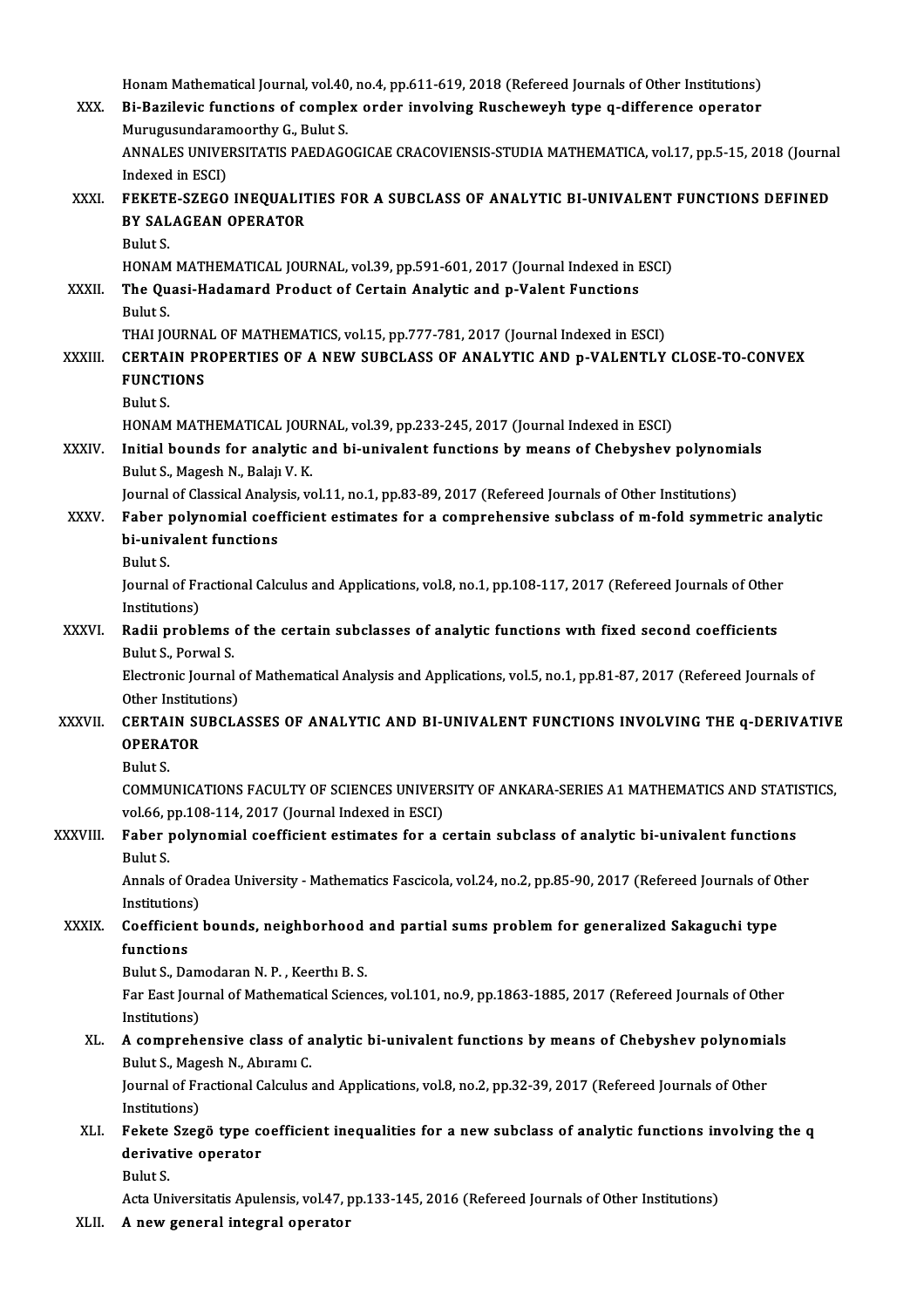Güney H. Ö. , Sakar F. M. , Bulut S.<br>International Journal of Methoma International Journal of Mathematical Analysis, vol.10, no.8, pp.373-380, 2016 (Refereed Journals of Other<br>Institutions) Güney H. Ö. ,<br>International<br>Institutions)<br>ON A CERT XLIII. ON A CERTAIN SUBCLASS OF MEROMORPHIC FUNCTIONSDEFINED BY HILBERT SPACE OPERATOR Akgül A., Bulut S. Acta Universitatis Apulensis, vol.45, pp.1-9, 2016 (Refereed Journals of Other Institutions) Akgül A., Bulut S.<br>Acta Universitatis Apulensis, vol.45, pp.1-9, 2016 (Refereed Journals of Other Institutions)<br>XLIV. On the sharp bounds for a comprehensive class of analytic and univalent functions by means of Acta Universitatis Apulensis<br>On the sharp bounds for<br>Chebyshev polynomials<br>Pulut S. Maggeb N On the sharp bou<br>Chebyshev polyn<br>Bulut S., Magesh N.<br>Khawram Journal o Chebyshev polynomials<br>Bulut S., Magesh N.<br>Khayyam Journal of Mathematics, vol.2, no.2, pp.194-200, 2016 (Refereed Journals of Other Institutions)<br>Coefficient estimates for a new subeless of analytic and bi-univelent functi Bulut S., Magesh N.<br>Khayyam Journal of Mathematics, vol.2, no.2, pp.194-200, 2016 (Refereed Journals of Oth<br>XLV. Coefficient estimates for a new subclass of analytic and bi-univalent functions<br>Bulut S. Khayyar<br>Coeffic<br>Bulut S. Analele Stiintifice Ale Universitatii Al I Cuza Din Iasi-Serie Noua-Matematica, vol.62, no.2, pp.305-311, 2016 Bulut S.<br>Analele Stiintifice Ale Universitatii Al I Cuz<br>(Refereed Journals of Other Institutions)<br>Radii problems of sertain subelasses XLVI. Radii problems of certain subclasses of analytic functions with fixed second coefficients<br>Porwal S., Bulut S. (Refereed Journal)<br>**Radii problems**<br>Porwal S., Bulut S.<br>Honom Mathemati Honam Mathematical Journal, vol.37, no.3, pp.317-323, 2015 (Refereed Journals of Other Institutions) Porwal S., Bulut S.<br>Honam Mathematical Journal, vol.37, no.3, pp.317-323, 2015 (Refereed Journals of Other Institutions)<br>XLVII. Faber polynomial coefficient estimates for a subclass of analytic bi univalent functions defin Honam Mathematical Journal, vol.3<br>Faber polynomial coefficient e<br>Salagean differential operator<br>Pulut S Faber<br>Salagea<br>Bulut S.<br>Matama Salagean differential operator<br>Bulut S.<br>Matematicki Vesnik, vol.67, no.3, pp.185-193, 2015 (Refereed Journals of Other Institutions) Bulut S.<br>Matematicki Vesnik, vol.67, no.3, pp.185-193, 2015 (Refereed Journals of Othe<br>XLVIII. Univalency and convexity conditions for a general integral operator<br>Pulut S. Progr D. Matematicki Vesn<br><mark>Univalency and</mark><br>Bulut S., Breaz D.<br>Chinese Journal e Univalency and convexity conditions for a general integral operator<br>Bulut S., Breaz D.<br>Chinese Journal of Mathematics, vol.2014, pp.1-4, 2014 (Refereed Journals of Other Institutions)<br>Inclusion and neighborhood proporties Bulut S., Breaz D.<br>Chinese Journal of Mathematics, vol.2014, pp.1-4, 2014 (Refereed Journals of Other Institutions)<br>XLIX. Inclusion and neighborhood properties of certain classes of multivalently analytic functions defined Chinese Journal of Mathematics, vol.<br>Inclusion and neighborhood pro<br>by using a differential operator<br>Aouf M. Pulut S. Inclusion and 1<br>by using a diff<br>Aouf M., Bulut S.<br>Acto Universitati by using a differential operator<br>Aouf M., Bulut S.<br>Acta Universitatis Apulensis, vol.38, pp.35-44, 2014 (Refereed Journals of Other Institutions) Aouf M., Bulut S.<br>Acta Universitatis Apulensis, vol.38, pp.35-44, 2014 (Refereed Journals of Other Institutions<br>L. Coefficient estimates for new subclasses of meromorphic bi univalent functions<br>Rulut S Acta Un<br>Coeffic<br>Bulut S.<br>Internet Bulut S.<br>International Scholarly Research Notices, vol.2014, pp.1-5, 2014 (Refereed Journals of Other Institutions) Bulut S.<br>International Scholarly Research Notices, vol.2014, pp.1-5, 2014 (Refereed Journals of Or<br>LI. Convexity properties of a new general integral operator of p valent functions<br>Rulut S Internat<br>Convex<br>Bulut S.<br>Mathem Convexity properties of a new general integral operator of p valent functions<br>Bulut S.<br>Mathematical Journal of Okayama University, vol.56, pp.171-178, 2014 (Refereed Journals of Other Institutions) Bulut S.<br>Mathematical Journal of Okayama University, vol.56, pp.171-178, 2014 (Refereed Journals of Othe<br>LII. Subordination properties for a certain class of analytic functions with complex order<br>Rulut S. Aqu<sup>e</sup>M Mathematical Jou<br>Subordination<br>Bulut S., Aouf M.<br>Le Matematishe Subordination properties for a certain class of analytic functions with complex<br>Bulut S., Aouf M.<br>Le Matematiche, vol.69, no.2, pp.117-128, 2014 (Refereed Journals of Other Institutions)<br>Starlikeness of a new seneral integ Bulut S., Aouf M.<br>Le Matematiche, vol.69, no.2, pp.117-128, 2014 (Refereed Journals of Other Institutions)<br>LIII. Starlikeness of a new general integral operator for meromorphic multivalent functions<br>Pulut S. Fresin P. Le Matematiche, v<br>Starlikeness of<br>Bulut S., Frasin B.<br>Journal of the Egy Starlikeness of a new general integral operator for meromorphic multivalent functions<br>Bulut S., Frasin B.<br>Journal of the Egyptian Mathematical Society, vol.22, pp.362-364, 2014 (Refereed Journals of Other Institutions)<br>Coe Bulut S., Frasin B.<br>Journal of the Egyptian Mathematical Society, vol.22, pp.362-364, 2014 (Refereed Journals of Other Institutions)<br>LIV. Coefficient estimates for a new subclass of analytic and bi univalent functions Journal o<br><mark>Coefficie</mark><br>product<br><sup>Pulut S</sup> Coeffic<br>produc<br>Bulut S.<br>Journal Bulut S.<br>Journal of Complex Analysis, vol.2014, pp.1-7, 2014 (Refereed Journals of Other Institutions) Bulut S.<br>Journal of Complex Analysis, vol.2014, pp.1-7, 2014 (Refereed Journals of Other Institutions)<br>LV. Fekete Szegö type coefficient inequalities for certain subclass of analytic functions and their<br>annisotions involvi Journal of Complex Analysis, vol.2014, pp.1-7, 2014 (Refereed Journal<br>Fekete Szegö type coefficient inequalities for certain subclass<br>applications involving the Owa Srivastava fractional operator<br>Pulut S Fekete<br>applica<br>Bulut S. applications involving the Owa Srivastava fractional operator<br>Bulut S.<br>International Journal of Analysis, vol.2014, pp.1-8, 2014 (Refereed Journals of Other Institutions)<br>Naishborhood proporties for sertain subglasses of a Bulut S.<br>International Journal of Analysis, vol.2014, pp.1-8, 2014 (Refereed Journals of Other Institutions)<br>LVI. Neighborhood properties for certain subclasses of analytic functions of complex order with negative

### International<br>Neighborho<br>coefficients<br><sup>Pulut S</sup> coefficients<br>Bulut S.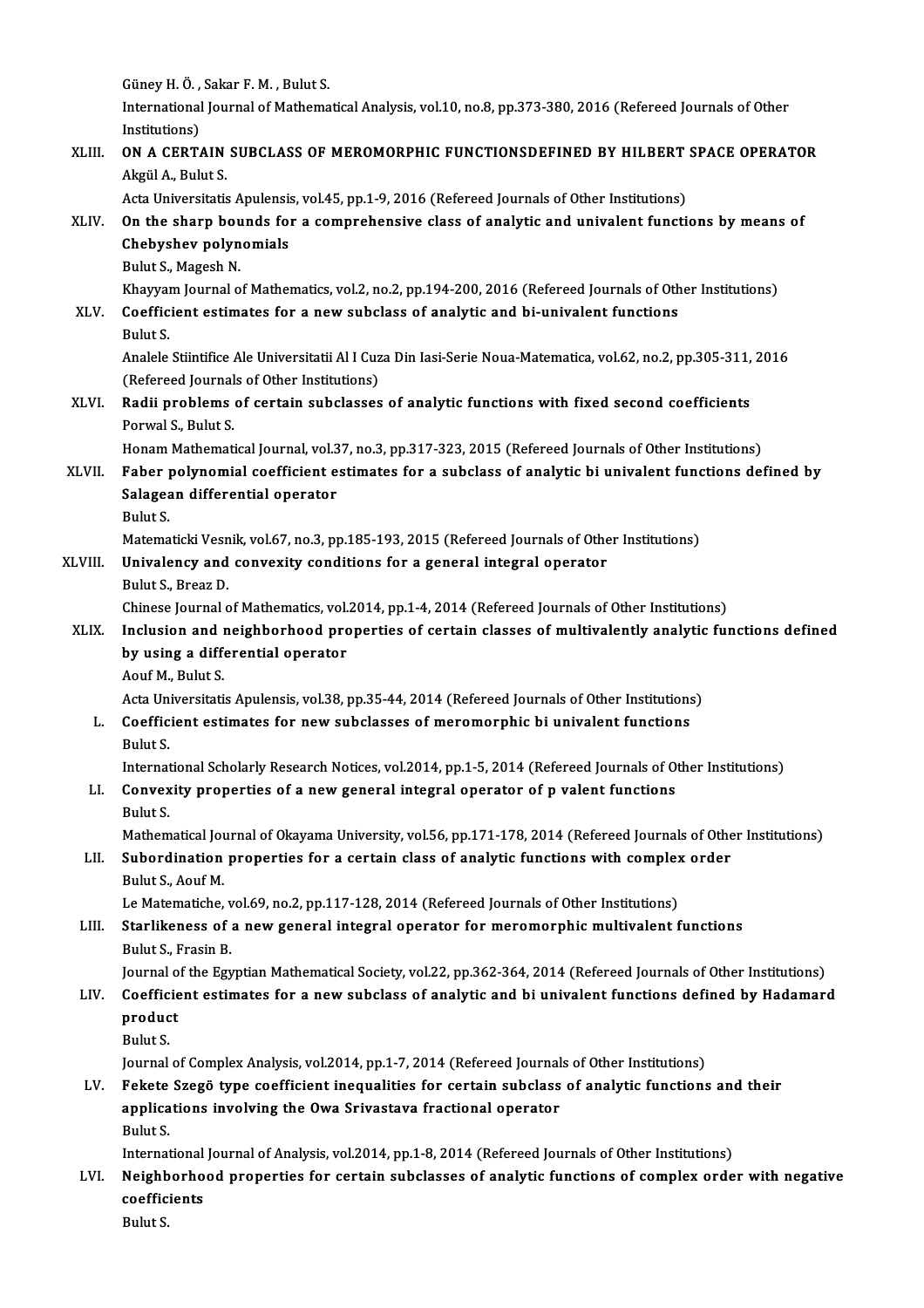Kyungpook Mathematical Journal, vol.54, no.2, pp.211-220, 2014 (Refereed Journals of Other Institutions)<br>Univelanev of Genreel integral operator of enalytic functions

- Kyungpook Mathematical Journal, vol.54, no.2, pp.211-220, 2014 (Ref<br>LVII. Univalency of genreal integral operator of analytic functions Kyungpook Mathe<br>Univalency of ge<br>Frasin B., Bulut S.<br>Proceedings of th Univalency of genreal integral operator of analytic functions<br>Frasin B., Bulut S.<br>Proceedings of the Jangjeon Mathematical Society, vol.17, no.2, pp.205-214, 2014 (Refereed Journals of Other<br>Institutions) Frasin B., Bul<br>Proceedings<br>Institutions)<br>Some annli
- Institutions)<br>LVIII. Some applications of second order differential subordination on a class of analytic functions defined Institutions)<br>Some applications of second<br>by Komatu integral operator<br>Pulut S Some a<br>by Kom<br>Bulut S.<br>ISBN M4 by Komatu integral operator<br>Bulut S.<br>ISRN Mathematical Analysis, vol.2014, pp.1-5, 2014 (Refereed Journals of Other Institutions)<br>Starlikeness of seneral integral operator for meromornhis multivalent functions.

Bulut S.<br>ISRN Mathematical Analysis, vol.2014, pp.1-5, 2014 (Refereed Journals of Other Institutions)<br>LIX. Starlikeness of general integral operator for meromorphic multivalent functions<br>Cosusmi B. Bulut S. **ISRN Mathematical A**<br>**Starlikeness of ge**<br>Goswami P., Bulut S.<br>Journal of Complex Starlikeness of general integral operator for meromorphic multivalent functions<br>Goswami P., Bulut S.<br>Journal of Complex Analysis, vol.2013, pp.1-4, 2013 (Refereed Journals of Other Institutions)<br>Manning proportios of some Goswami P., Bulut S.<br>Journal of Complex Analysis, vol.2013, pp.1-4, 2013 (Refereed Journals of Other Institutions)<br>LX. Mapping properties of some classes of analytic functions under a general integral operator defined

- **Journal of Complex Analy<br>Mapping properties of<br>by Hadamard product**<br>Pulut S. Cosurmi P Mapping properti<mark>t</mark><br>by Hadamard pro<br>Bulut S., Goswami P.<br>Matamatiaki Vesnik by Hadamard product<br>Bulut S., Goswami P.<br>Matematicki Vesnik, vol.65, no.3, pp.319-325, 2013 (Refereed Journals of Other Institutions)<br>Manning proporties of some classes of analytic functions under sertain integral o
	-

### Bulut S., Goswami P.<br>Matematicki Vesnik, vol.65, no.3, pp.319-325, 2013 (Refereed Journals of Other Institutions)<br>LXI. Mapping properties of some classes of analytic functions under certain integral operators<br>Bulut S. Matema<br><mark>Mappin</mark><br>Bulut S.

Journal of Mathematics, vol.2013, pp.1-7, 2013 (Refereed Journals of Other Institutions)

Bulut S.<br>Journal of Mathematics, vol.2013, pp.1-7, 2013 (Refereed Journals of Other Institutions)<br>LXII. Inclusion and neighborhood properties for certain classes of multivalently analytic functions<br>Rulyt S Journal<br><mark>Inclusie</mark><br>Bulut S.<br>Journal Inclusion and neighborhood properties for certain classes of multivalently analyti<br>Bulut S.<br>Journal of Complex Analysis, vol.2013, pp.1-5, 2013 (Refereed Journals of Other Institutions)<br>Fekste Szegö problem for subslasses

### Bulut S.<br>Journal of Complex Analysis, vol.2013, pp.1-5, 2013 (Refereed Journals of Other Institutions)<br>LXIII. Fekete Szegö problem for subclasses of analytic functions defined by Komatu integral operator Journal<br>Fekete<br>Bulut S.<br>Arabian Fekete Szegö problem for subclasses of analytic functions defined by Komatu integral oper<br>Bulut S.<br>Arabian Journal of Mathematics, vol.2, no.2, pp.177-183, 2013 (Refereed Journals of Other Institutions)<br>Starlikaness propor

Arabian Journal of Mathematics, vol.2, no.2, pp.177-183, 2013 (Refereed Journals of Other Institutions)

Bulut S.<br>Arabian Journal of Mathematics, vol.2, no.2, pp.177-183, 2013 (Refereed Journals of Other Institutions)<br>LXIV. Starlikeness properties of general integral operator for meromorphic univalent functions<br>Bulut S., Gosw

Southeast Asian Bulletin of Mathematics, vol.37, no.5, pp.723-730, 2013 (Refereed Journals of Other Institutions)

# Bulut S., Goswami P.<br>Southeast Asian Bulletin of Mathematics, vol.37, no.5, pp.723-730, 2013 (Refere<br>LXV. Coefficient estimates for a class of analytic and bi univalent functions<br>Rulyt S. Southea<br>Coeffic<br>Bulut S.

Bulut S.<br>Novi Sad Journal of Mathematics, vol.43, no.2, pp.59-65, 2013 (Refereed Journals of Other Institutions)

### Bulut S.<br>Novi Sad Journal of Mathematics, vol.43, no.2, pp.59-65, 2013 (Refereed Journals of Other )<br>LXVI. Convexity and spirallikeness conditions for two new general integral operators<br>Günev H.Ö. Bulut S. Novi Sad Journal of N<br>**Convexity and spir**<br>Güney H. Ö. , Bulut S.<br>Journal of Mathemati Convexity and spirallikeness conditions for two new general integral operator<br>Güney H. Ö. , Bulut S.<br>Journal of Mathematics, vol.2013, pp.1-8, 2013 (Refereed Journals of Other Institutions)<br>New gritoria for multivelently m

### Güney H. Ö. , Bulut S.<br>Journal of Mathematics, vol.2013, pp.1-8, 2013 (Refereed Journals of Other Institutions)<br>LXVII. New criteria for multivalently meromorphic convex functions of order alpha Journal<br><mark>New cr</mark><br>Bulut S.<br>Journal New criteria for multivalently meromorphic convex functions of order alpha<br>Bulut S.<br>Journal of Classical Analysis, vol.1, no.2, pp.125-134, 2012 (Refereed Journals of Other Institutions)<br>Certain properties of a new subslas

#### Bulut S.<br>Journal of Classical Analysis, vol.1, no.2, pp.125-134, 2012 (Refereed Journ<br>LXVIII. Certain properties of a new subclass of close to convex functions<br>Cosummi B. Bulut S. Bulbosca T. Journal of Classical Analysis, vol.1<br>Certain properties of a new s<br>Goswami P., Bulut S., Bulboaca T.<br>Arabian Journal of Mathematics Certain properties of a new subclass of close to convex functions<br>Goswami P., Bulut S., Bulboaca T.<br>Arabian Journal of Mathematics, vol.1, no.3, pp.309-317, 2012 (Refereed Journals of Other Institutions)

### Goswami P., Bulut S., Bulboaca T.<br>Arabian Journal of Mathematics, vol.1, no.3, pp.309-317, 2012 (Refereed Journals of Other Institutions)<br>LXIX. Coefficient bounds for certain subclasses of analytic functions defined by Kom Arabian<br>Coeffic<br>Bulut S.<br>Internet Coefficient bounds for certain subclasses of analytic functions defined by Komatu integral opera<br>Bulut S.<br>International Journal of Mathematics and Mathematical Sciences, vol.2012, pp.1-9, 2012 (Refereed Journals of<br>Other I

Bulut S.<br>International Journal of Mathematics and Mathematical Sciences, vol.2012, pp.1-9, 2012 (Refereed Journals of<br>Other Institutions) International Journal of Mathematics and Mathematical Sciences, vol.2012, pp.1-9, 2012 (Refered Other Institutions)<br>LXX. On certain subclass of analytic functions defined by generalized derivative operator<br>Pulut S

# Other In<br>On cert<br>Bulut S. On certain subclass of analytic functions defined by generalized derivative operator<br>Bulut S.<br>Acta Universitatis Apulensis, vol.31, pp.191-197, 2012 (Refereed Journals of Other Institutions)<br>On a slass of analytis function

### Bulut S.<br>Acta Universitatis Apulensis, vol.31, pp.191-197, 2012 (Refereed Journals of Other Institutions)<br>LXXI. On a class of analytic functions defined by generalized Al oboudi differential operator<br>Pulut S. Cetes A Acta Universitatis<br>**On a class of a**<br>Bulut S., Catas A.<br>Tamaui Orford Is On a class of analytic functions defined by generalized Al oboudi differential operator<br>Bulut S., Catas A.<br>Tamsui Oxford Journal of Information and Mathematical Sciences, vol.28, no.3, pp.293-301, 2012 (Refereed<br>Journals o

Bulut S., Catas A.<br>Tamsui Oxford Journal of Info<br>Journals of Other Institutions)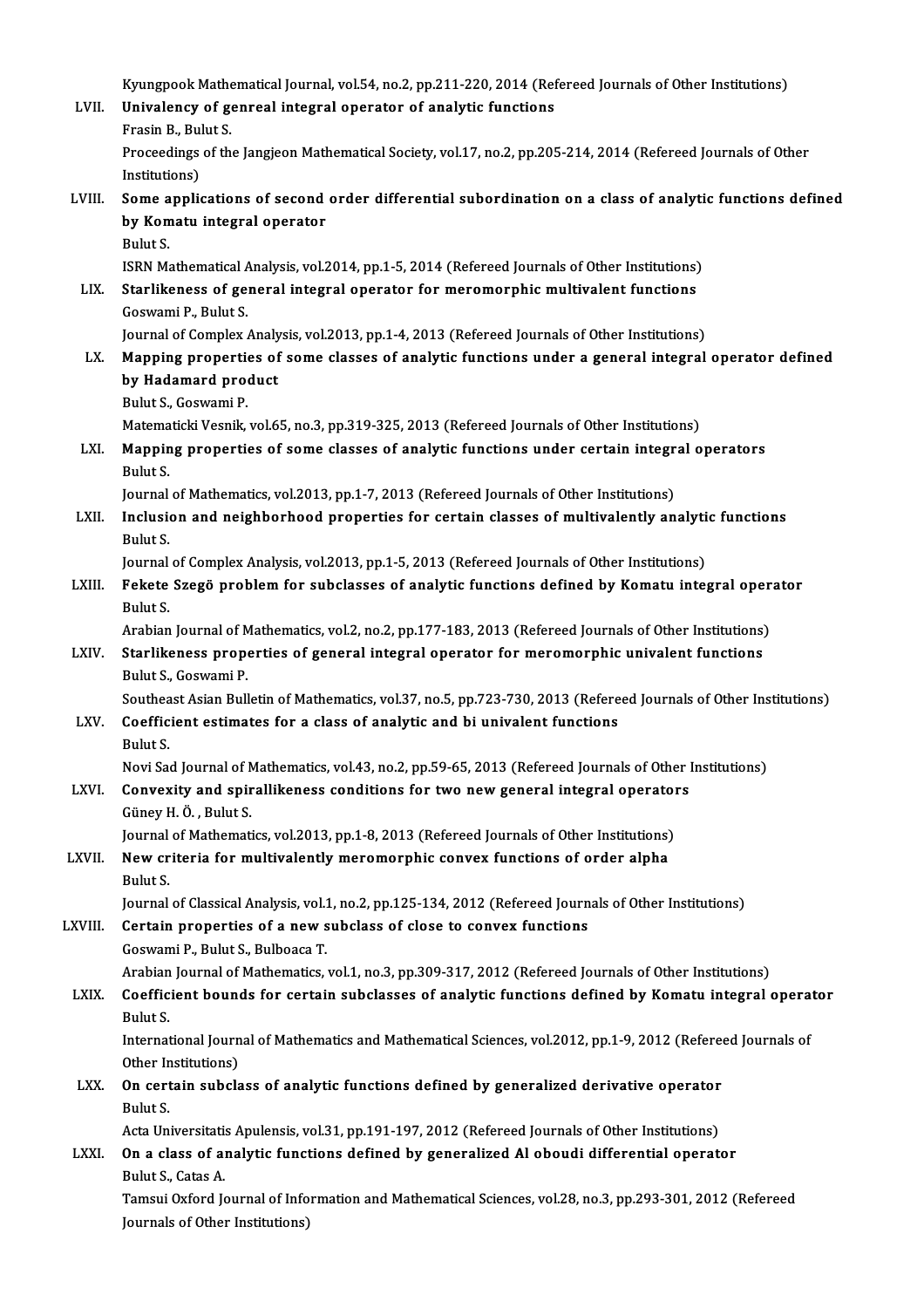| LXXII.         | Neighborhoods of certain multivalently analytic functions<br>Bulut S.                                                                                                                               |
|----------------|-----------------------------------------------------------------------------------------------------------------------------------------------------------------------------------------------------|
|                | International Journal of Mathematics and Mathematical Sciences, vol.2012, pp.1-10, 2012 (Refereed Journals of<br>Other Institutions)                                                                |
| LXXIII.        | Mapping properties of some subclasses of analytic functions under general integral operators<br>Bulut S.                                                                                            |
| LXXIV.         | Romai Journal, vol.8, no.2, pp.39-49, 2012 (Refereed Journals of Other Institutions)<br>The quasi Hadamard product of certain subclasses of p valent functions with negative coefficients           |
|                | Bulut S., Goswami P.<br>Scientia. Series A: Mathematical Sciences, vol.22, pp.85-91, 2012 (Refereed Journals of Other Institutions)                                                                 |
| LXXV.          | The extensions for the univalence conditions of certain general integral operators<br>Bulut S.                                                                                                      |
|                | Studia Universitatis Babes-Bolyai. Mathematica, vol.56, no.1, pp.117-123, 2011 (Refereed Journals of Other<br>Institutions)                                                                         |
| <b>LXXVI</b>   | Coefficient inequalities for certain subclasses of analytic functions defined by using a general<br>derivative operator                                                                             |
|                | Bulut S.<br>Kyungpook Mathematical Journal, vol.51, no.3, pp.241-250, 2011 (Refereed Journals of Other Institutions)                                                                                |
| LXXVII.        | A new generalization of the operator valued Poisson kernel<br>Bulut S.                                                                                                                              |
|                | European Journal of Pure and Applied Mathematics, vol.4, no.3, pp.244-250, 2011 (Refereed Journals of Other<br>Institutions)                                                                        |
| LXXVIII.       | On a class of analytic and multivalent functions with negative coefficients defined by Al Oboudi<br>differential operator                                                                           |
|                | Bulut S.<br>Studia Universitatis Babes-Bolyai. Mathematica, vol.55, no.4, pp.115-130, 2010 (Refereed Journals of Other                                                                              |
|                | Institutions)                                                                                                                                                                                       |
| <b>LXXIX</b>   | A new univalent integral operator defined by Al Oboudi differential operator<br><b>Bulut S</b>                                                                                                      |
| <b>LXXX</b>    | General Mathematics, vol.18, no.2, pp.85-93, 2010 (Refereed Journals of Other Institutions)<br>An integral univalent operator defined by generalized Al Oboudi differential operator on the classes |
|                | T j T j mü and S j p<br>Bulut S.                                                                                                                                                                    |
| <b>LXXXI</b>   | Novi Sad Journal of Mathematics, vol.40, no.1, pp.43-53, 2010 (Refereed Journals of Other Institutions)<br>Some extensions of univalence conditions for a general integral operator                 |
|                | Bulut S.<br>Thai Journal of Mathematics, vol.8, no.3, pp.581-588, 2010 (Refereed Journals of Other Institutions)                                                                                    |
| LXXXII.        | On a subclass of analytic functions with negative coefficients defined by generalized Ruscheweyh<br>differential operator                                                                           |
|                | Bulut S.<br>Annals of Oradea University - Mathematics Fascicola, vol.17, no.2, pp.31-46, 2010 (Refereed Journals of Other<br>Institutions)                                                          |
| LXXXIII.       | Some extensions of sufficient conditions for univalence of an integral operator on the classes T j T j<br>mü and S j p                                                                              |
|                | Bulut S.                                                                                                                                                                                            |
| <b>LXXXIV.</b> | Acta Universitatis Apulensis, vol.19, pp.167-177, 2009 (Refereed Journals of Other Institutions)<br>Univalence condition for a new generalization of the family of integral operators               |
|                | Bulut S.<br>Acta Universitatis Apulensis, vol.18, pp.71-78, 2009 (Refereed Journals of Other Institutions)                                                                                          |
| LXXXV.         | Integral averages of multiple Poisson kernels<br>Bulut S.                                                                                                                                           |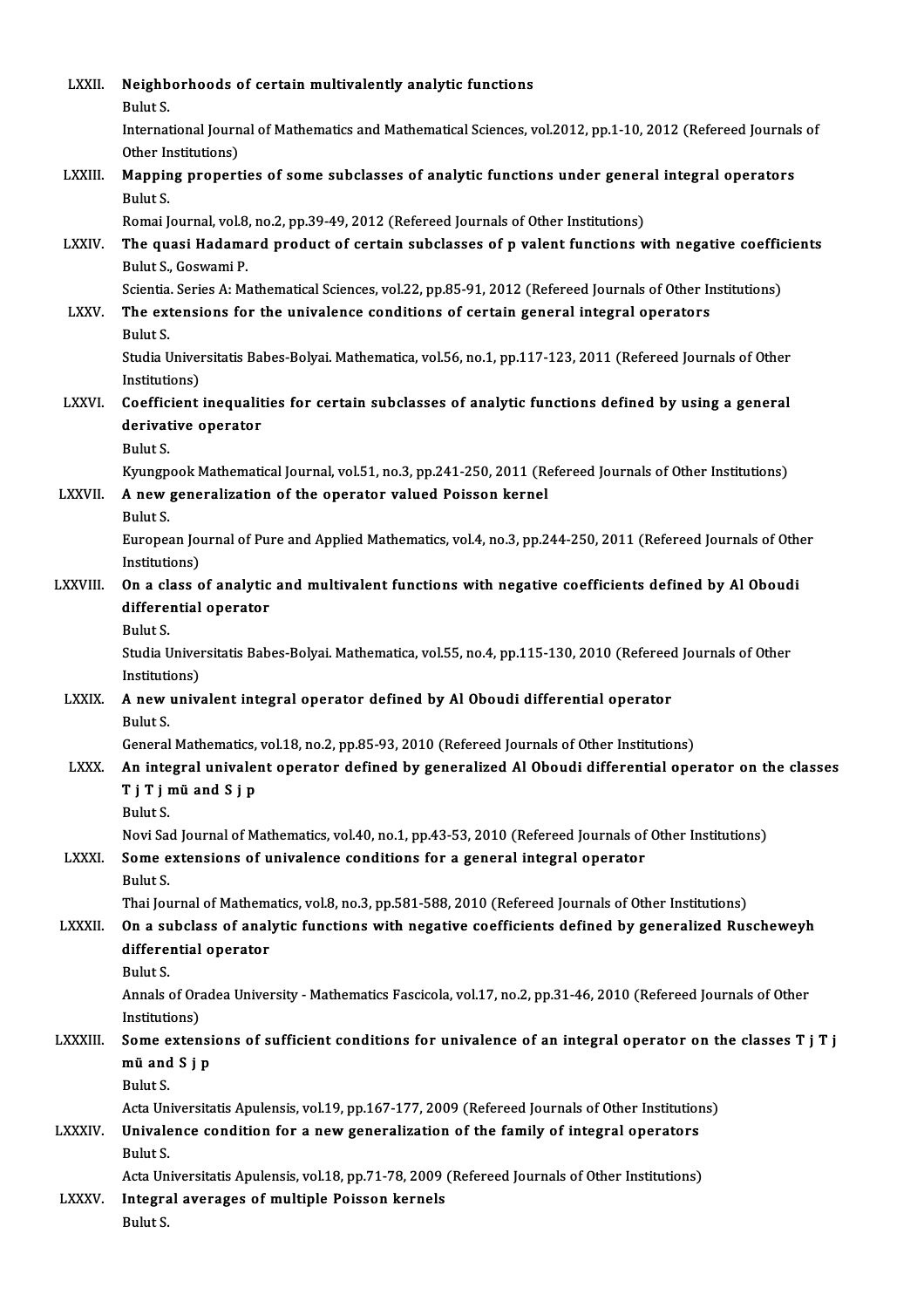Acta Universitatis Apulensis, vol.17, pp.151-156, 2009 (Refereed Journals of Other Institutions)<br>A note on the energter valued Beissen kernel

|                 | Acta Universitatis Apulensis, vol.17, pp.151-156, 2009 (Refereed Journals of Other Institutions)               |
|-----------------|----------------------------------------------------------------------------------------------------------------|
| <b>LXXXVI</b> . | A note on the operator valued Poisson kernel                                                                   |
|                 | Bulut S.                                                                                                       |
|                 | European Journal of Pure and Applied Mathematics, vol.2, no.2, pp.296-301, 2009 (Refereed Journals of Other    |
| LXXXVII.        | Institutions)<br>Some properties for an integral operator defined by Al Oboudi differential operator           |
|                 | Bulut S.                                                                                                       |
|                 | Journal of Inequalities in Pure and Applied Mathematics, vol.9, no.4, pp.1-5, 2008 (Refereed Journals of Other |
|                 | Institutions)                                                                                                  |
| <b>LXXXVIII</b> | Integral averages of two generalizations of the Poisson kernel by Haruki and Rassias                           |
|                 | Bulut S                                                                                                        |
|                 | Journal of Applied Mathematics and Stochastic Analysis, vol.2008, pp.1-6, 2008 (Refereed Journals of Other     |
|                 | Institutions)                                                                                                  |
| LXXXIX.         | A note on the paper of Breaz and Güney                                                                         |
|                 | Bulut S.                                                                                                       |
|                 | Journal of Mathematical Inequalities, vol.2, no.4, pp.549-553, 2008 (Refereed Journals of Other Institutions)  |
| XC.             | A new generalization of the Poisson kernel                                                                     |
|                 | Bulut S.                                                                                                       |
|                 | Mathematical Journal of Okayama University, vol.48, pp.173-180, 2006 (Refereed Journals of Other Institutions) |
| XCI.            | On the images of the helix under the Möbius transformations                                                    |
|                 | Yılmaz Özgür N., Özgür C., Bulut S.                                                                            |
|                 | Nonlinear Functional Analysis and Applications, vol.10, no.5, pp.743-749, 2005 (Refereed Journals of Other     |
|                 | Institutions)                                                                                                  |
| XCII.           | On the invariant characteristic properties of Möbius transformations                                           |
|                 | Yılmaz Özgür N., Bulut S.                                                                                      |
|                 | Nonlinear Functional Analysis and Applications, vol.10, no.5, pp.885-894, 2005 (Refereed Journals of Other     |
|                 | Institutions)                                                                                                  |
| XCIII.          | A new characteristic of Möbius transformations by use of Apollonius points of pentagons                        |
|                 | Bulut S., Yılmaz Özgür N.                                                                                      |
|                 | Turkish Journal of Mathematics, vol.28, no.3, pp.299-305, 2004 (Refereed Journals of Other Institutions)       |
| XCIV.           | A note on the characteristic properties of Möbius transformations<br>Yılmaz Özgür N., Bulut S.                 |
|                 | Radovi Matematicki, vol.12, no.2, pp.129-133, 2004 (Refereed Journals of Other Institutions)                   |
|                 |                                                                                                                |

| Refereed Congress / Symposium Publications in Proceedings |                                                                                                                |  |
|-----------------------------------------------------------|----------------------------------------------------------------------------------------------------------------|--|
|                                                           | I. On the coefficient bounds for general subclasses of close-to-convex functions of complex order              |  |
|                                                           | Bulut S.                                                                                                       |  |
|                                                           | The Mediterranean International Conference of Pure and Applied Mathematics and Related Areas, Antalya, Turkey, |  |
|                                                           | 26 - 29 October 2018, pp 1-2                                                                                   |  |
| Н. —                                                      | Coefficient estimates of analytic and bi-close-to-convex functions                                             |  |
|                                                           | $M_{\rm max}$ 7 $\Gamma$ Dubt $\Gamma$                                                                         |  |

- Wang Z.G., Bulut S. Coefficient estimates of analytic and bi-close-to-convex functions<br>Wang Z. G. , Bulut S.<br>International Conference on Advances in Natural and Applied Sciences, Antalya, Turkey, 9 - 12 May 2018, pp.1-2<br>Coefficient estimates II. Coefficient estimates of analytic and bi-close-to-convex functions<br>Wang Z. G., Bulut S.<br>International Conference on Advances in Natural and Applied Sciences, Antalya, Turkey, 9 - 1<br>III. Coefficient estimates for a gene
- Internat<br>Coeffic<br>Bulut S.<br>Internat Coefficient estimates for a general subclass of analytic and bi-univalent functions<br>Bulut S.<br>International Conference on Advances in Natural and Applied Sciences, Antalya, Turkey, 9 - 12 May 2018, pp.1-2<br>Certain properties

IV. Certain properties of a new subclass of close-to-convex functions<br>Bulut S. Internat<br>Certain<br>Bulut S.<br>Internat Certain properties of a new subclass of close-to-convex functions<br>Bulut S.<br>International Conference on Recent Advances in Pure and Applied Mathematics, Muğla, Turkey, 19 - 23 May 2016,<br>nn 1 2

Bulut !<br>Intern<br>pp.1-2